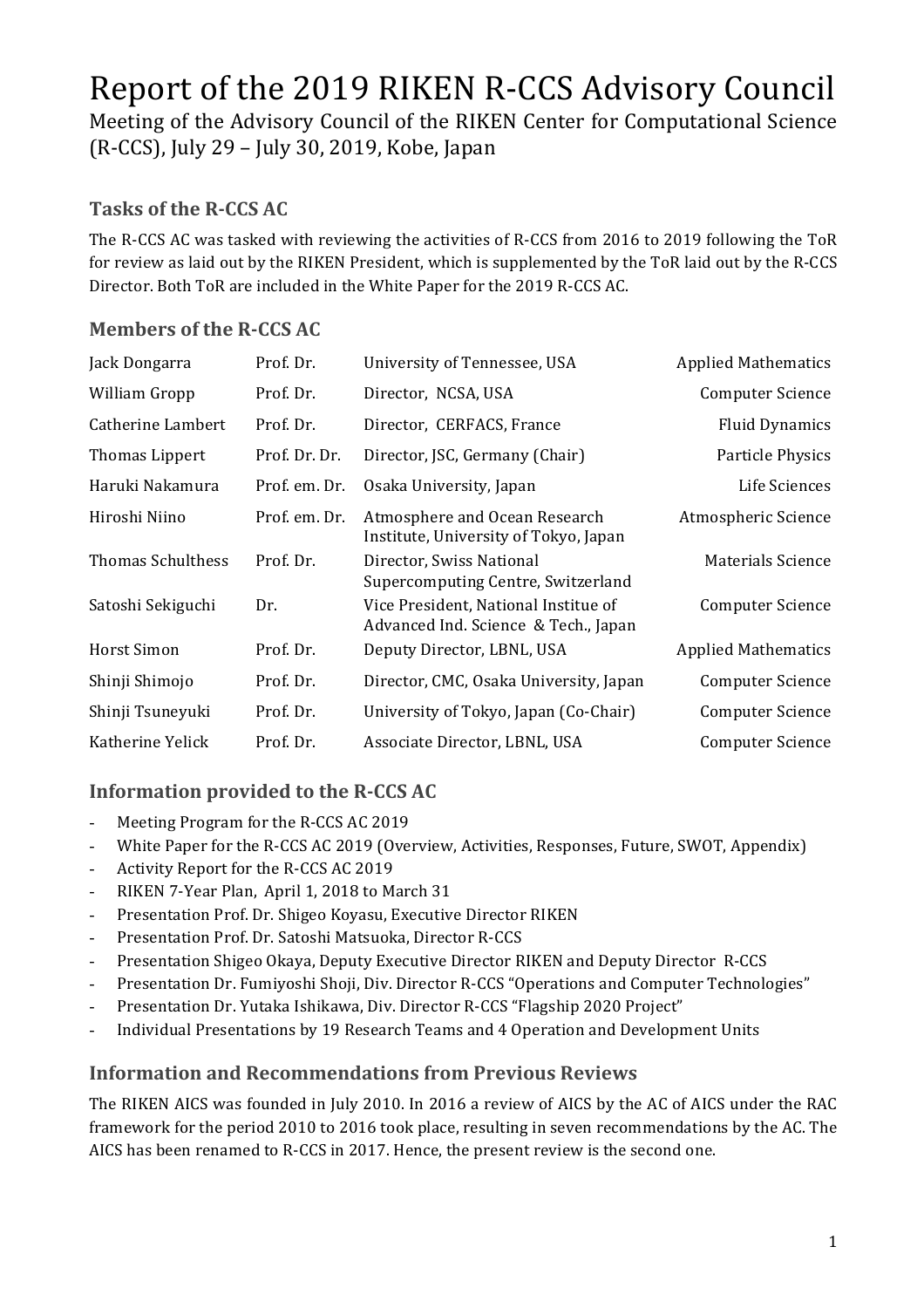# **1 Introduction**

The reporting period 2016 to 2019 of the meeting of the Advisory Council (AC) of the RIKEN Center for Computational Science  $(R-CCS)$  is characterized by the continuous success of the K-Computer, which, despite its long service life, has always occupied leading positions in benchmark rankings, especially on the HPCG and Graph500 lists. In addition, it is the exciting period of the final stages of development of the post-K system, recently named Fugaku.

The evaluation of the R-CCS thus refers to the period just prior to the handover of the baton from the K computer to the Fugaku system and offers, so to speak, the last opportunity to make suggestions on the strategy and direction of the R-CCS research, operation and support activities with regard to the forthcoming operation of Fugaku, its continuous development and its potential "post-Moore" successor in more than half a decade.

The evaluation of R-CCS by the AC follows the main items of the ToR of the R-CCS director. The criteria of the two ToRs, that of the RIKEN President and that of the Director of the R-CCS, form the basis of the AC's assessment.

In section 2, the AC presents the assessment of the R-CCS in terms of its strategy, operation and infrastructure development as well as of the FS2020 project carried out to help co-design Fugaku. Section 3 deals with an in-depth evaluation of the 23 research and operation teams and units. Section 4 provides global conclusions, and section 5 gives the AC's recommendations.

# **2 General Findings**

In the following, the R-CCS' general computing strategy, its operation and infrastructure development strategy, its funding risks, and the FS2020 development project are assessed globally.

# **2.1 R-CCS Strategy**

The R-CCS strategy as presented by its director aims at the tight integration of computer science  $-$  the science of computing — with computational science — the science by computing —, thus supporting the advanced computing needs of the digital society through the exploitation of science for computing at the leading edge. The AC welcomes the focus of this strategy towards the convergence of HPC with big data analytics (BDA) and AI, such as the unification of compute-centric processing with data assimilation, the cross-fertilization of first-principle simulations by AI, the acceleration of AI training by HPC and the openness of the center as backend for edge computing. The AC is endorsing this integrative strategic approach as a solid basis for extension of cooperation with institutions, universities and companies in Japan and internationally. The AC has seen many examples of this strategy beginning to work already. This is of particular importance in view of the enormous progress achieved towards installing Fugaku. The AC considers the new strategy together with the upcoming launch of Fugaku to be a very positive development and congratulates RIKEN and its R-CCS on a new R-CCS director with strategic vision, who has as much energy as he has the ability to deal with new situations and integration efforts.

# **2.2 Operation, Management, Development of Computing Infrastructure**

The AC is impressed about the operation and the support of the K-computer at R-CCS over its lifetime. It has produced a large set of scientific results as well as benchmark results including Gordon Bell finalists for demonstrating application results at scale. It has been in the top 10 of the Top500 list, that ranks top supercomputers world-wide, nearly over its lifetime, the HPCG No.1 from November 2016 to November 2017, and at the top of the Graph500 list which similarly ranks international machines but from the standpoint of the more challenging graph analysis problems, being No. 1 from June 2015 to **June 2019.**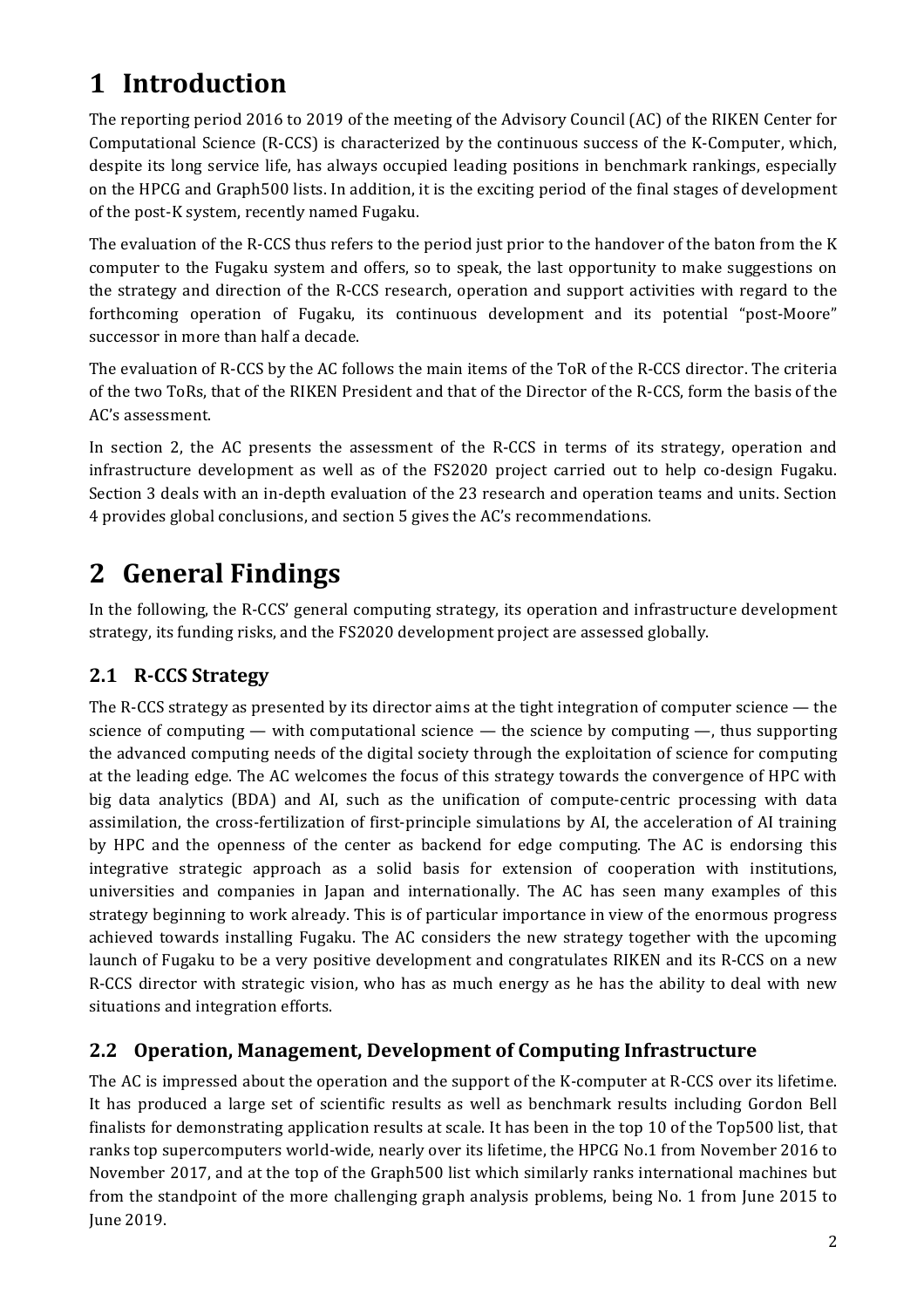This speaks to the quality and balance of the system, but also to the high quality operation of the facility. Demonstration of performance results at scale can be challenging on any system, but is nearly impossible if the machine has frequent node failures or outages.

Large-scale computing installations like the K computer require several megawatts of power, and a significant fraction of that can be spent on the power distribution and cooling infrastructure, rather than the computer itself. The AC is impressed that the R-CCS operations team was able to significantly reduce this power overhead during the operational lifetime of the system.

The AC acknowledges that management has responded to comments from the previous review regarding user support, and is cooperating with RIST more directly on user issues, has set up a help desk and ticketing system, and conducts workshops to help users adapt their codes to the systems and plan for future installations. The AC considers this as a first positive step to help resolve the problem of separation between users and their support. The AC is convinced, however, that further measures need to be taken to bring users and the center closer together.

# 2.3 The FS2020 Project, Fugaku and Beyond

R-CCS has an ambitious plan to upgrade to the Fugaku system and is developing research and development plans for a system next to Fugaku. The AC acknowledges that the Fugaku implementation plans are sound and seem feasible. AC is concerned that the user program is delayed and asks R-CCS to intensify user training for Fugaku.

The AC notes that the ratio of network performance to memory performance decreases by a factor of about 7.8 when the K-Computer moves to Fugaku. As a result of co-design, it can be expected that data locality or data-centric programming helps in this respect, i.e., applications with neighbour communications such as stencil will have sufficient network bandwidth, while, as an example, all-to-all collectives are not supported well. The AC considers it important that R-CCS further intensifies its research in this respect and helps users to overcome possible limitations.

The replacement of the K-computer by the Fugaku system leads to a temporary lack of supercomputing resources at the highest level in Japan, i.e. a resource risk, as the flagship supercomputer needs to be stopped for several months to a year in Japan. For designing a new system beyond Fugaku, such a risk should be avoided, and a plan to replace Fugaku with a post-Fugaku in a more smooth manner should be considered when Fugaku is introduced.

# **2.4 Funding Gap**

The AC acknowledges that the investments for 400 cabinets of Fugaku with a total of more than 150,000 nodes are fully funded and that the machine is under construction according to plan. It is planned to be delivered in 2020, and the operational phase is supposed to start in spring 2021. Given that the machine's power consumption will be two times that of the K Computer, the AC was told that there is currently the necessity to allocate about 4 billion Yen p.a. increase in R-CCS' operational budget, or 24 billion Yen over six years in total cost of ownership (TCO). The AC considers this condition to be a major risk for the successful operation of Fugaku. The AC has discussed four options to cover the funding gap:

- 1. Reduce electricity costs to meet its current budget by reducing the availability of the system. In fact, this will require a partial shutdown of the system;
- 2. Receive more funding under the nation's Act on the Promotion of Public Utilization of the Specific Advanced Large Research Facilities (Law for promoting the sharing of specified advanced largescale research facilities);
- 3. Fund the gap by charging all users, where a credit model could be applied to subsidize strategic projects or the most excellent science;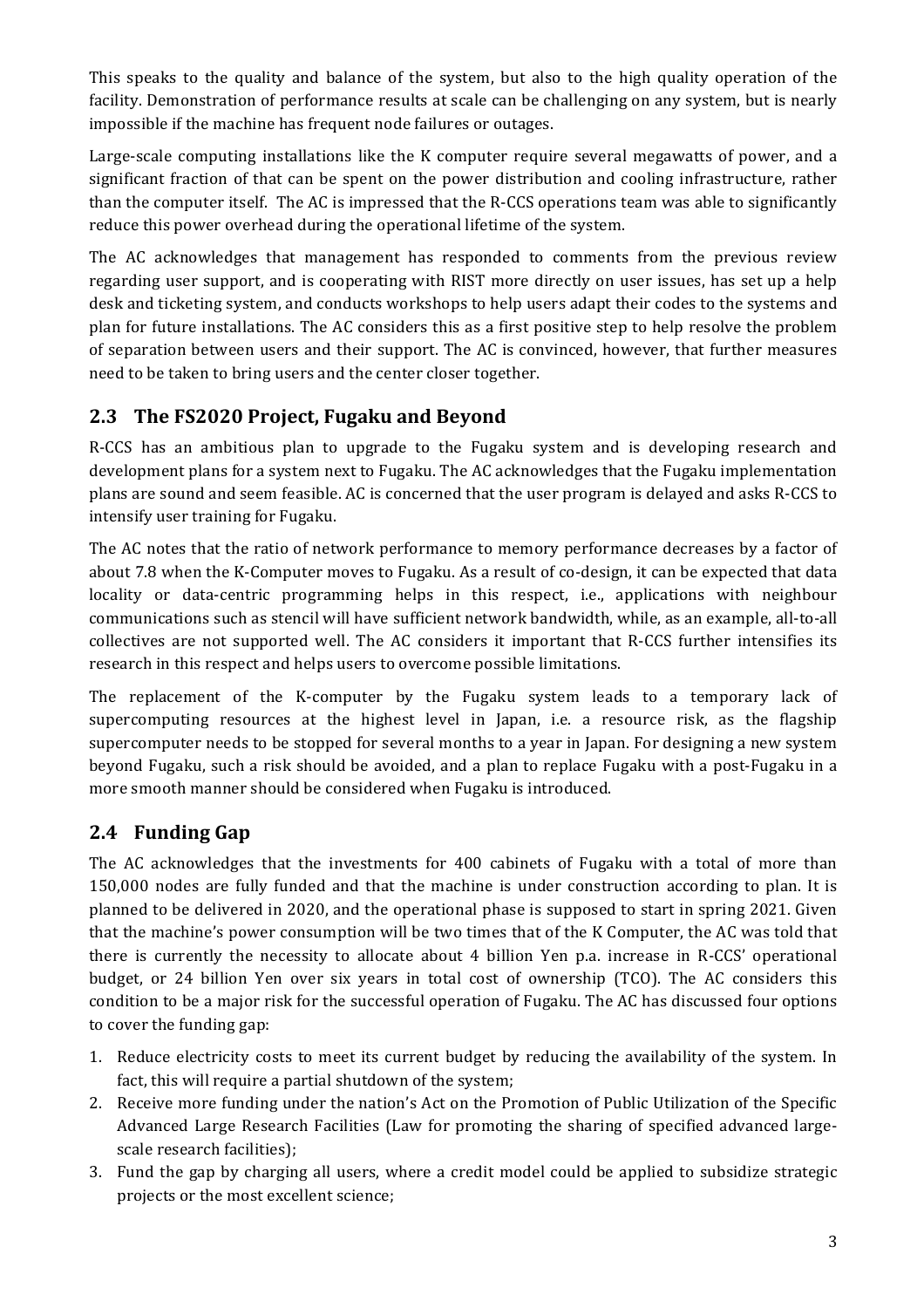4. Sell part of the resources to commercial users reducing availability to users who are eligible to access Fugaku through RIST.

Option 1 is considered only a measure of last resort by the AC, when all others fail. Option 2 appears very interesting but certainly is the most risky, and option 3 will likely alienate traditional academic users. Therefore, the AC favours option 4 (favorably in connection with option 2). The stakeholders need to be informed and a sound business model has to be developed. The AC sees this option as a feasible opportunity to expand the user base to a paying customership and to develop a long-term strategy that not only can help in solving the funding gap but might also significantly grow R-CCS' business and its involvement with industry.

# **3 Summary of Evaluation of Research Groups**

In the following section, the AC describes a detailed in-depth evaluation of the individual research teams and operation and development units. The assessment follows the ToRs of the RIKEN President and the Director of the R-CCS. The following criteria have been synthesized from these documents:

- 1. Is the research unique?
- 2. Are Co-design activities carried out, contributing holistically to the future of HPC in the respective domain beyond Fugaku?
- 3. Does the group contribute to the convergence of HPC with Big Data and AI?
- 4. Does the group contribute to societal issues?
- 5. Is end of FLOPS-centric performance growth anticipated in the activities?
- 6. Does the team have global outreach and is cooperating internationally thus representing the R-CCS as top-tier HPC-research centre?
- 7. Is the promotion of group members and young researchers appropriately realized?
- 8. Is the team enabled by the directions and governance of the center to make these contributions?

In addition the AC has taken into account the number of publications and citations, other performance metrics as the h-index normalized to postdoc years and domain, as well as the recommendations of the previous AC from 2016, where relevant.

#### **1. Takemasa Miyoshi, Data Assimilation Research Team**

Data Assimilation (DA) is a cross-disciplinary science, combining observations and a model to give the best estimate of the state of the system: A reliable initial state is essential for a reliable forecast. The team applies DA mainly in the field of meteorology, and contributes to obtaining world-leading scientific results as well as solving social issues like the improvement of predictions of heavy rainfall and typhoons based on satellite data assimilation that can have direct applications to operational meteorology and thus can be capable of contributing to disaster mitigation and reduction. The team is one of the leading groups of DA in the world, which is confirmed by the number of awards, prizes, publications and media impacts. The team is also active in education of DA in Japan.

The AC welcomes the worldwide leading position of the team. The AC notes that the NICAM-LETKF code developed by the team is one of the co-design target applications for Fugaku, and is estimated to speed up by a factor of 120. The AC further notes the demonstration of a significant improvement in local, short-term (order 30 minutes) weather forecasts with a combination for ultra-fast (order 30 seconds) assimilation of phased-array weather radar data into high-resolution (horizontally order 100 meter) simulations. The AC acknowledges the challenging idea of the team to use these developments during the 2020 Olympic Games. The performance results of the team on the K-Computer are impressive. The team is extending DA to forest simulations and press-forming simulations, and plans also to integrate with Uncertainty Quantification and AI. The AC recommends integration of DA with Uncertainty Quantification and AI as soon as possible. The PI has joint appointments at RIKEN iTHEMS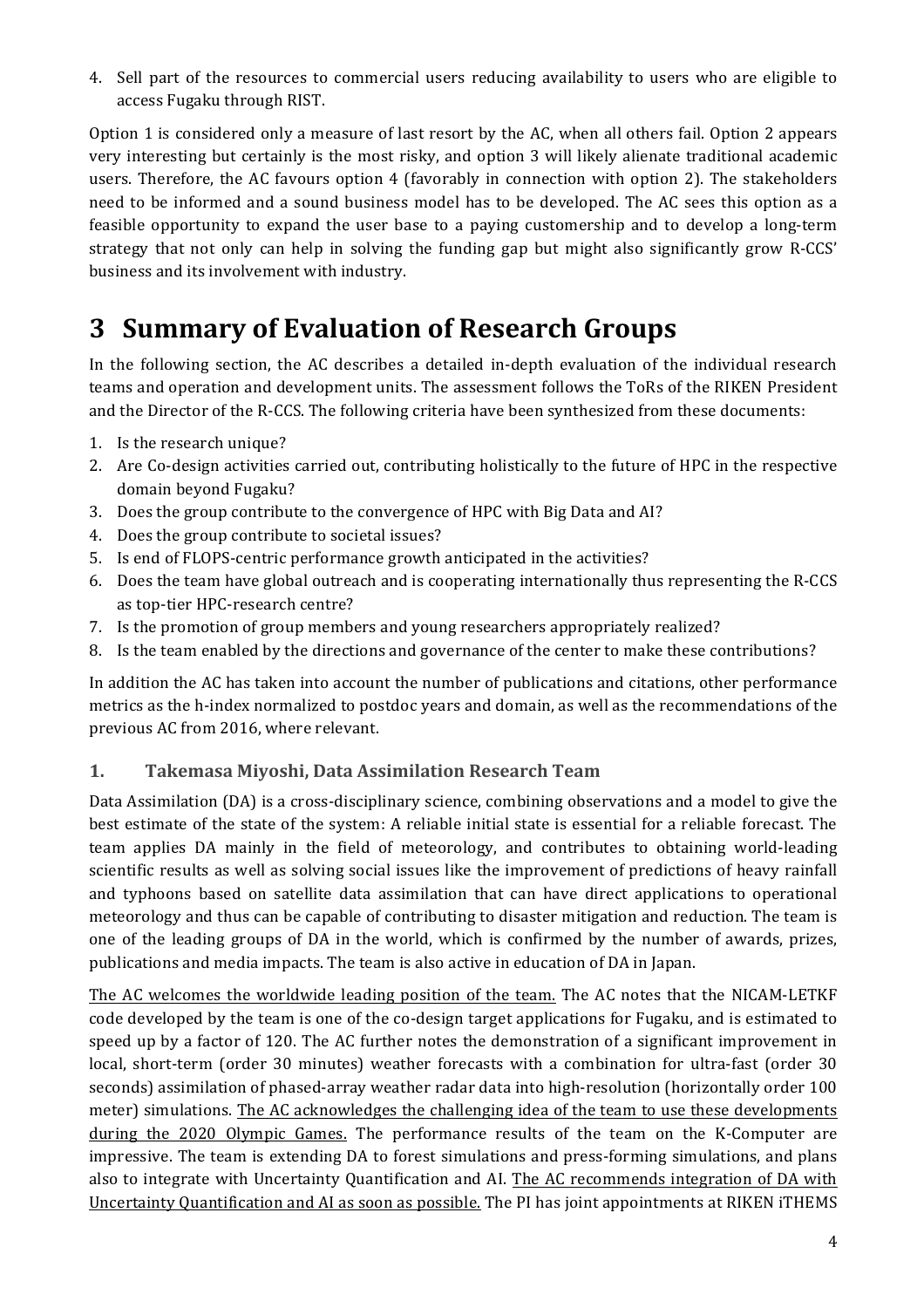and RIKEN CPR and contributes to enhance broader collaborations. The team has also international collaborations (USA, UK, France, Germany, ...). The AC endorses that the management of the team with around 19 researchers is split into 3 groups of max 5 persons in order to promote young senior researchers as head of the group. The high number of visiting scientists and internships is impressive. The PI considers it very important to keep the motivation of each member high.

The AC acknowledges that the team has an excellent number of refereed publications (80) and a large number of invited talks, press releases, awards and grants.

#### **2. Hirofumi Tomita, Computational Climate Science Research Team**

The main objective of the team is to indicate a direction of future climate modelling for high performance computers such as Fugaku. The team used a convection resolving a global model, which they among the first groups developed in the world. This allows them to explore what resolution is necessary to reliably simulate cumulus clouds, which play an important role in climate simulations.

The AC appreciates the efforts of the team to clarify important physical processes, which are parametrized in climate and weather prediction models, and to improve models. which are important for advancing atmospheric science and for better data assimilation. This is important for reliable simulations and also for making better DAs with big data and AI, thus contributing to SDGs. The AC notes that studies of physical processes and those using cloud-resolving global studies will be further advanced with Fugaku. The team contributes to the co-design work for FUGAKU with the fast simulation code named NICAM-LETKF. The team also develops an open source library (SCALE) optimized for HPC. It is a library of weather and climate simulation tools, which can be used as either a global model (SCALE-GM) or a regional model (SCALE-RM) simply by selecting the dynamical core and physical processes and compiling with a driver. Furthermore, so far only a few models except for SCALE exist with truly Open Source Initiative (OSI) compliant licenses. The non-compliance of most model implementations is an impediment for the community, as it inhibits the development of commercial applications of weather forecasting. SCALE-based models would be the first truly scalable codes that could be used in commercial applications of weather forecasting, and could provide a good opportunity for future business development at R-CCS. The AC considers it important to increase the number of users both inside and outside the country and recommends that it may be effective to enhance international collaborations especially in the form of inter-comparison of model performance and reception of foreign visiting scientists. With 11 teams members, the size of the group seems appropriate. The fluctuation rate is seen as positive, as well as the high number of visiting scientists. The policy of the team in fostering young researchers is to develop human resources who not only are productive in scientific outcomes but also are familiar with their models on the methodological level, and thus are capable of developing models.

The AC acknowledges that the team has an excellent number of refereed publications (76) and has a good number of invited talks, press releases, awards and grants.

## **3. Seiji Yunoki, Computational Materials Science Research Team**

The objective is the development of quantum simulators for strongly correlated many body systems and their application for next generation highly functional materials and future revolutionary technologies. Research seems very high level (with highly cited papers). The team is using an implementation of the auxiliary field quantum Monte Carlo method with delayed updates of the Green Function, which transform the vector outer product (BLAS level 2) into matrix multiplies (DGEMM, BLAS level 3). This results in very efficient simulations with a high fraction of peak.

The AC notes that very nice results of the phase diagram were presented for the Hubbard model on a honeycomb lattice with thousands of electrons, and a clear metal-insulator transition could be identified. The AC commends the record simulations with 10,952 electrons allowed the group to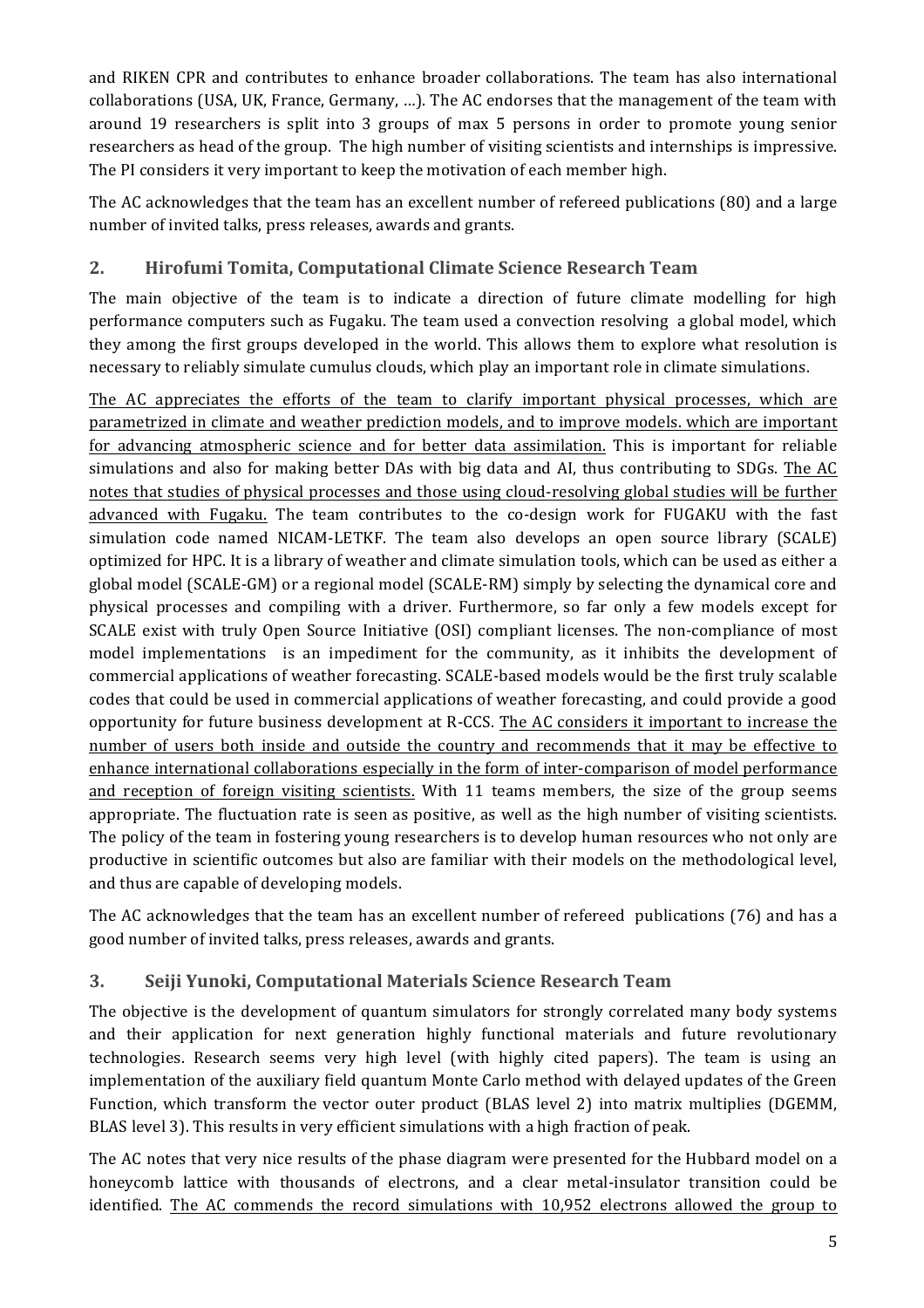explore the quantum critical region around the phase transition. In the future, the team plans to increase the size of the simulations by an order of magnitude to  $100,000$  electrons on Fugaku. The AC notes that this is ambitious, because the complexity of the algorithm scales with the cube of the problem size (assuming there is no sign problem), hence we are looking at needed performance increase of three orders of magnitude, which Fugaku alone will not deliver. The team is aware of this challenge and will explore hybrid methods Monte Carlo similar to those used in QCD. Whether this alone will suffice is, however, not clear. Therefore, alternatively, the AC recommends that the team may consider revisiting continuous time version of the auxiliary field (CT-AUX) MC method, that have led to substantial performance improvements in other applications of the Hubbard model. Since the memory footprint of individual MC updates in den CT-AUX algorithm may exceed the available memory on a Fugaku node, the team may have to develop distributed memory version of the update algorithm. A similar challenge to distributed linear algebra algorithms across nodes is faced by the Computational Molecular Science, and interactions between teams should be explored. The team's is approaching models with a sign problems with Density Matrix Renormalization Group (DMRG) methods. The AC commends the large-scale parallel DMRG methods presented. The AC suggests that this DMRG work be continued and maybe look at quantum cluster approaches to effective medium methods that suffer much less from the sign problem. 10 team members are seen as appropriate, the number of visiting scientists is very good. To promote members of the team, the PI proposes them "to show with scientifically significant results". It is a self evident but not a fully sufficient statement.

The AC acknowledges that the team can present an outstanding number of publications (111), has given many invited talks, issued press releases and software suites, and received awards and grants.

#### **4. Takahito Nakajima, Computational Molecular Science Team**

Theoretical molecular science that can safely predict the properties and functions of materials and drugs on the molecular levels is a central goal of the team. The team develops NTChem, a highly parallelized code for quantum chemistry  $(QC)$  with various unique functions. NTChem is one of the target applications for Fugaku. The stated goal is to put Japanese software back on the map in quantum chemistry. Currently, there is no Japanese software in this domain. The Japanese user community mostly relies on established packages, such as Gaussian, MolPro or GAMESS, which all have poor scalability and for which future development for modern architectures will be expensive or impossible. 

NTChem is a full-featured QC package that supports electronic structure methods ranging from different flavours of density functional theory (DFT), to second order perturbation theory (MP2) and beyond, and is applicable to many chemistry problems with small to medium sized molecules. The AC commends the development of NTChem and the resulting performance comparisons of NTChem with CP2K and NWChem that confirm the NTChem code is competitive. An important advancement planned for Fugaku is the development of distributed memory versions of the algorithms, in order to scale the individual quantum chemistry simulations beyond the memory limits of individual nodes. The team also used machine learning for materials development for less toxic solar battery. The NTChem software has a wide number of users: Some of them are industries. Further nice applications of materials design for solar cells and photocatalysis that are based on VASP were presented. These computations comprise a combination of high-performance on-node and distributed high-throughput simulations to scan phase diagrams of binary and ternary alloy compounds:  $e.g., 30$  thousand perovskite oxynitrides and oxide compounds were scanned on the K-Computer to find 42 novel candidate materials for new water-splitting photocatalysts that could work with visible light, six of which are perovskite compounds with inexpensive elements. The AC commends that such computational screening work is very timely and the capability provided by systems such as the K-Computer and in the future Fugaku will provide a decisive advantage. VASP is often used in such studies, because its versatile performance is well recognised in the literature. However, the AC notes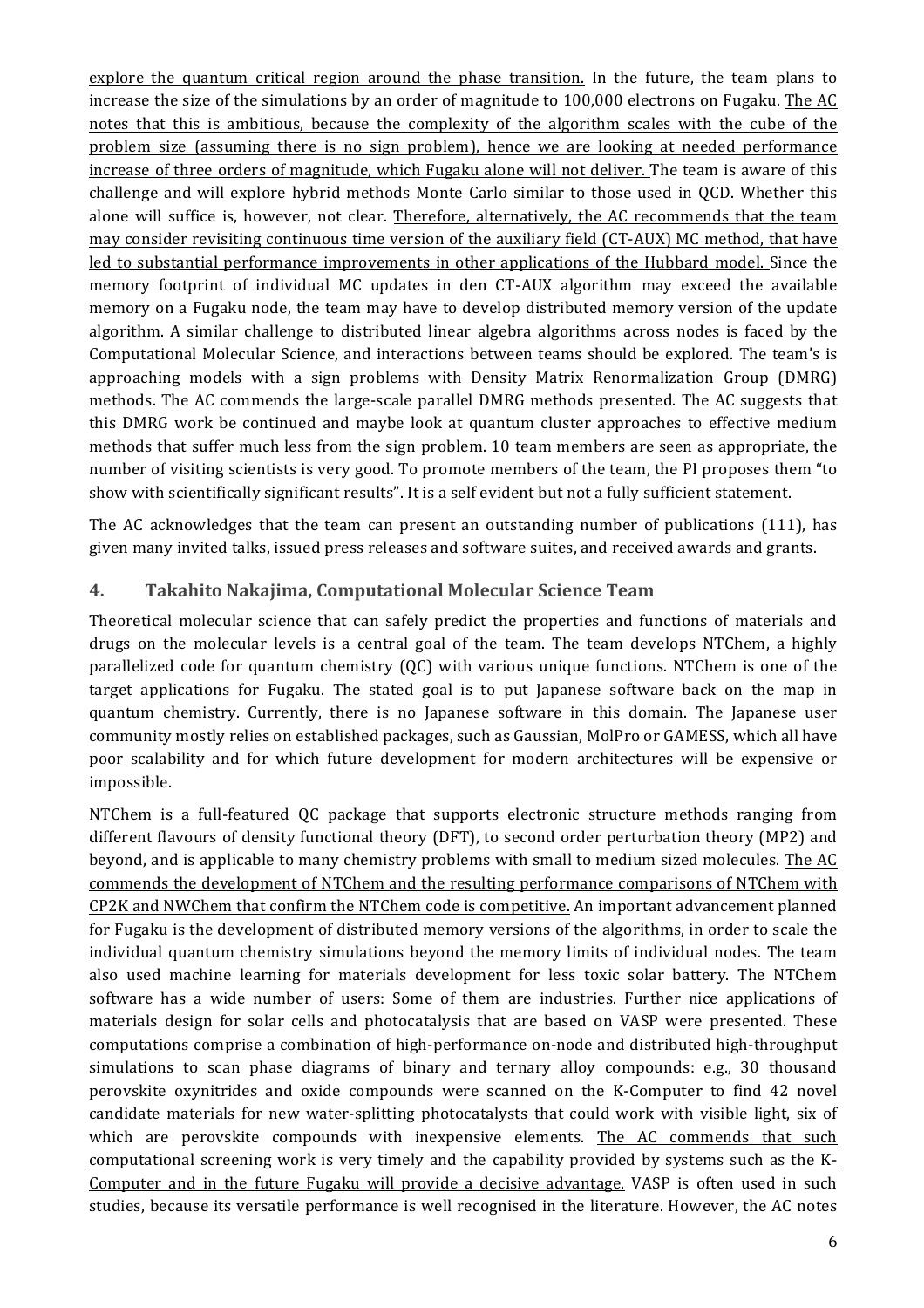that VASP is not open source, which might result in future reproducibility problems. The AC recommends that the team thus consider using some of the Japanese DFT codes instead of VASP in the future and support the international efforts for development of open source codes for periodic systems. With 8 researchers the teams seems a bit understuffed, the AC recommends for inviting visiting scientists. The PI's objective is to raise the skill and experience of each team member and to produce the excellent researchers who will lead a new research field beyond computational molecular science. He also wants to train the researchers useful to the industrial world. 21 postdocs in 9 years are impressive number. Most of them have obtained positions. We do not have information about international cooperation but the team seems well aware of competing efforts elsewhere. The PI is actively recruiting and employing foreign researchers.

The AC acknowledges that the team can present an impressive number of peer reviewed publications  $(66)$  as well as review articles and books  $(14)$ , has many invited talks, press releases, important software suites, and quite a few awards and grants.

#### **5. Yuji Sugita, Computational Biophysics Research Team**

The group develops new methodologies and software in molecular dynamics simulations of biological systems for basic life science, medical science, and in-silico drug design. They have developed new methodologies in MD simulations, and the GENESIS MD software, and tested its performance.

The AC acknowledges that the team carries out MD simulations of biological systems on a high, international level. The team is strongly involved in co-design up to Fugaku. Since computational demands of MD simulations are increasing the AC recommends that the team engages more deeply with developments beyond Fugaku. The team is integrated with experiments for conformational dynamics via Hidden Markov Modelling (HMM). The team certainly has a societal impact as it concentrates on methodologies for life sciences, medical science, or drug discovery. Several applications have been made for actual drug development by simulations of ligand-protein interaction and protein-protein interaction with collaborating industry. By the very nature of the problem studied, a continued focus on flops-centric computing can be expected. The team collaborates internationally with LANL, and competitively compares with NAMD and GROMACS. WIth 13 scientists and 4 visiting scientists, the team's size seems appropriate. The AC commends the focus on the management of group research data and the fostering of group members.

The AC acknowledges that the team can present a good number of peer reviewed publications (34) along with an excellent number of invited talks, and quite a few press releases, software suites, awards and grants.

#### **6. Florence Tama, Computational Structural Biology Team**

The goal of the computational structural biology group is to determine the structures of biomolecules that are important to understand biological functions, and for drug development. The team uses cryo EM data as well as data from  $SPring-8/SACLA$  and combines the experimental data sets with computational power of K and Fugaku. The team presented some new algorithmic approaches, in particular the use of structural data from the protein data bank.

Biological modeling studies based on cryo-EM are a very competitive field, and thus, the approach of the team is a often-used technology. On the contrary, application to modeling from the dynamic images provided by high-speed AFM (Atomic Force Microscopy) is very unique and promising. The AC very much appreciates the good interaction with experimental groups, in particular the use of imaging data from SPring-8/SACLA light source as well as those from cryoEM, XFEL (X-ray free-electron laser), and AFM, integrated utilizing GMM (Gaussian mixture model). The team's societal impact as its integrative approach can lead to a better understanding of the dynamics essential for drug development. The team is developing new knowledge based structural modeling. The research activities are more data-centric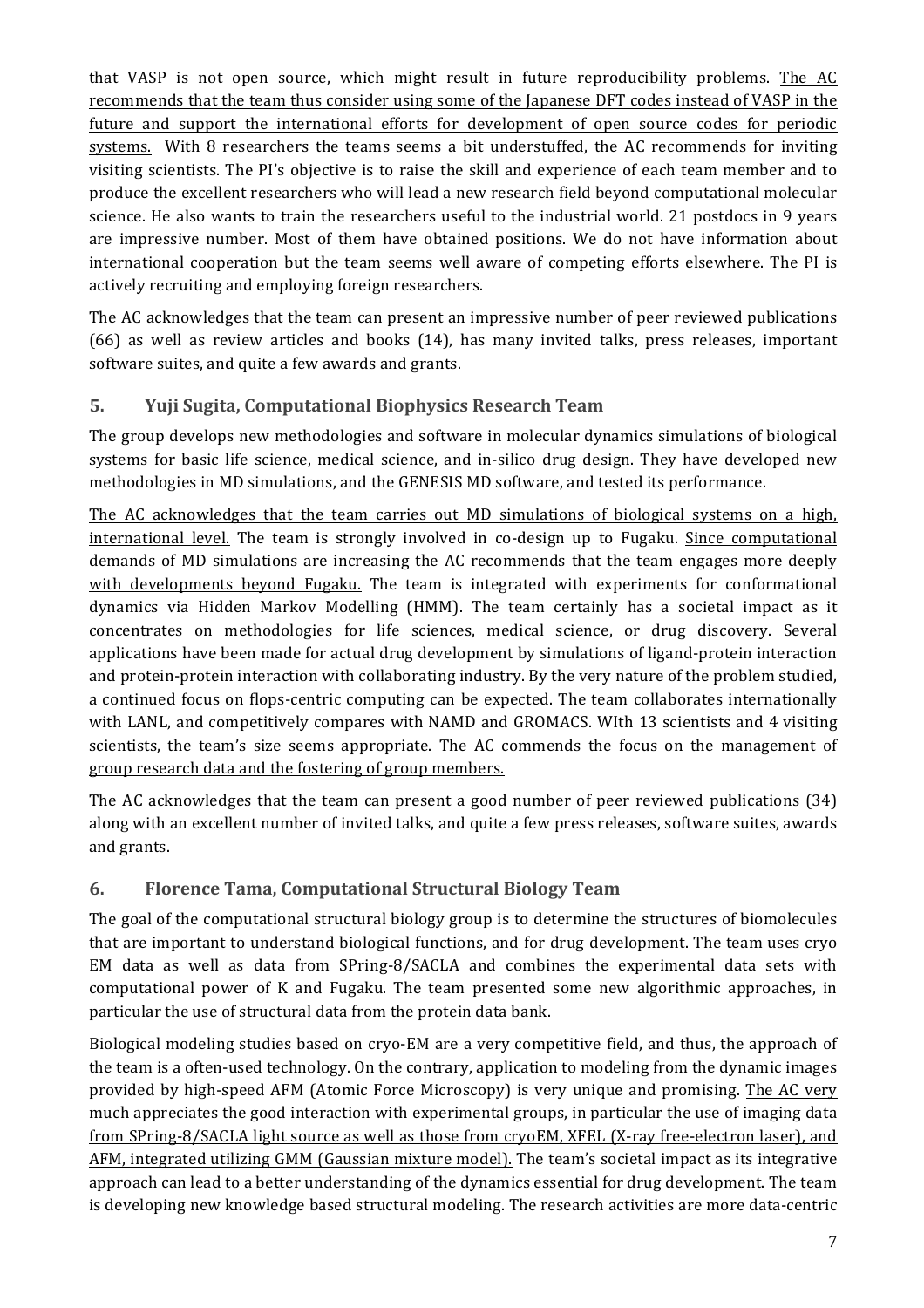rather than flop-centric. The AC would have liked to see performance results from K and a discussion on how the group prepares for Fugaku. The team did not report about international collaborations. The AC recommends that the group explores computational approaches that are in use at other light sources internationally. With 5 members, the team seems a bit understaffed. The AC commends the fostering of young researchers via the professor position of the PI at Nagoya University.

The AC notes that the team has a moderate number of peer reviewed publications (23) along with quite some invited talks. One would wish engagement as to press releases, awards and software. The team received 2 research grants.

#### **7. Makoto Tsubokura, Complex Phenomena Unified Simulation Team**

The goal of the team is to develop a unified simulation method for meso/macroscopic complex phenomena by utilizing HPC environment, in particular fluid motion, structure deformation, aeroacoustics, chemical reaction, etc. They are developing algorithms for solving multiple partial differential equations, and new approaches to mesh generation and integration of CAD data. They have developed a software framework called CUBE and applied it to many industrial applications.

The AC acknowledges that the team is well recognized by industry, as it has become a member of large consortia. The CAD and mesh generation results in comparison to LS-DYNA, as presented, are considered excellent by the AC. The research is highlighted as FS2020 priority issue 8, i.e. as a digital engineering test bed on the next generation supercomputer within the flagship project. No visible big data or AI activities were presented. As mentioned the industrial involvement is confirmed by being involved in 17 industrial simulation/flop centric vs. the data centric approaches. The team has performed the world's largest full vehicle simulation. Still, the AC would have liked to see validation results with experiment, for example in the wind tunnel. 12 team members are an appropriate number: many visiting scientists and student trainees complement the team. The AC encourages the team to establish a plan for developing and fostering junior scientists.

The AC acknowledges that the team can present a very good number of peer reviewed publications (57) along with many invited talks, and quite a few press releases, awards and software packages as well as research grants.

#### **8. Jun Makino, Particle Simulator Research Team**

With particle-based methods one can study phenomena ranging from molecular scale to the Universe. The group is currently developing a "universal" software application for this purpose that runs efficiently on highly parallel computers such as the K computer.

The AC strongly acknowledges the group to be a distinguished research team. Its leader has been Gordon Bell prize winner in the past, and the team has been Gordon Bell finalist with the K computer. It is noted, however, that only scaling (and lines of fraction of peak performances) have been shown and comparisons to other state-of-the-art particle codes have not been made. While universal software applications from molecules to the universe running efficiently on the K computer have been presented, no mention of post-K or Fugaku was made. The AC advises the team to concentrate on Fugaku implementations and to work on systems design beyond Fugaku. The AC notes at this stage that system design beyond Fugaku is an element of the ToR of the director of R-CCS to be followed by all teams. The team has developed processors (MN-Core) in cooperation with the company "Preferred Networks", which are suited for AI applications; however, the group is not involved in work on data science. Here, societal impact might be expected. The research naturally is a flop centric one. Internationally, the PI is very well known as inventor of the series of GRAPE machines and of largescale N-body simulations codes and has produced important research results since mid of 1995. With 9 team members, the size of the team is appropriate, and an excellent number of visiting scientists is a good complement. The AC identifies different views on tasks, goals and management between the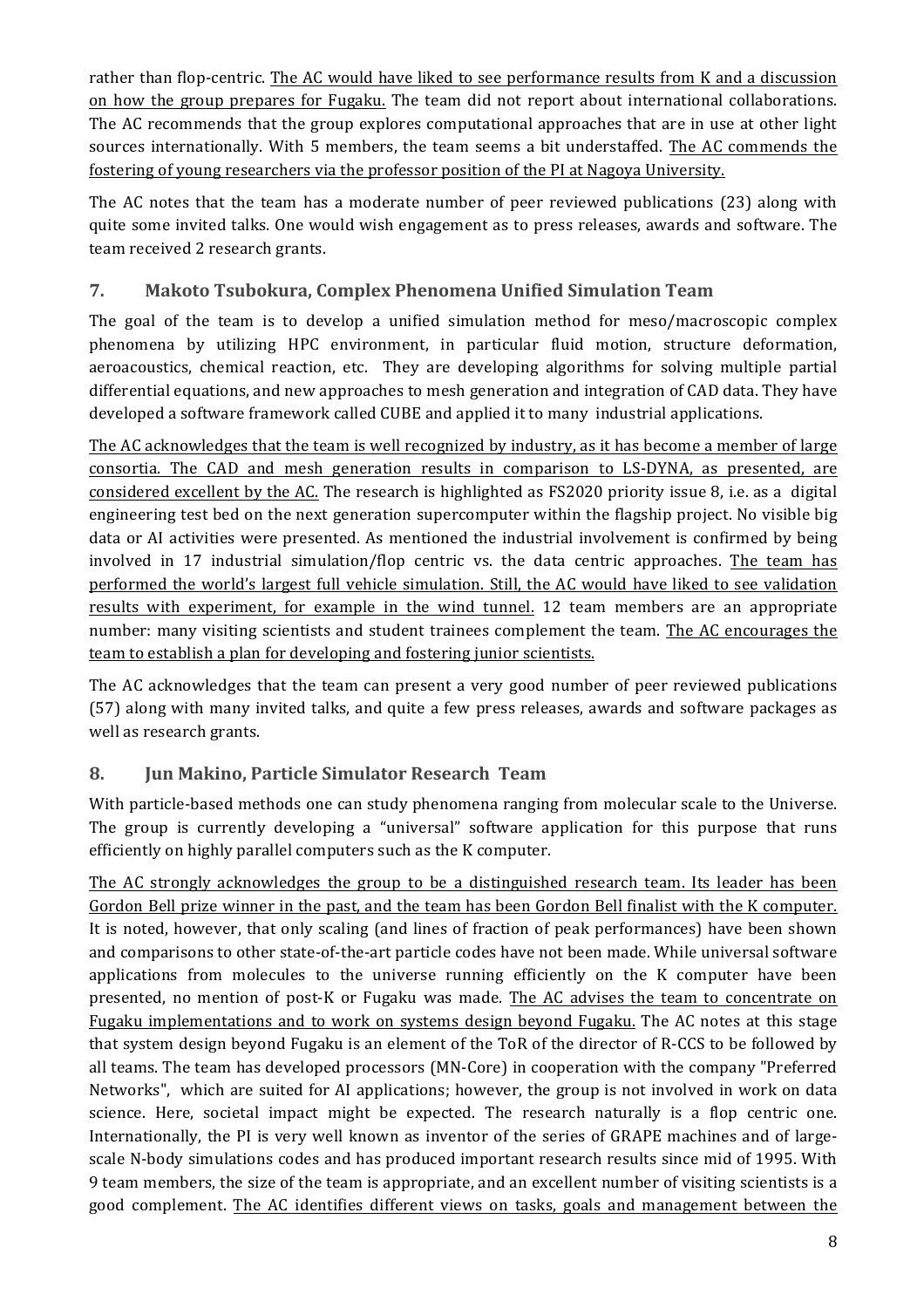leadership of this team and the direction of the R-CCS. The AC sees this as an obstacle to the team's contribution to the core research directives of R-CCS and as a risk to the team's future.

The AC notes that the team has a sufficient number of peer reviewed scientific publications (35) in relation to size and previous impact, some invited talks, press releases, awards and software packages, but enjoys an outstanding number of research grants.

#### **9. Mitsuhisa Sato, Programming Environment Research Team**

Programming environments for extreme-scale systems are generally of high importance and thus are a important area for the R-CCS. Much of the team's effort is focused around XcalableMP (XMP), a directive-based programming language extension for distributed memory systems that exploits the partitioned global address space (PGAS) programming model. center. It was good to see this work being placed in context.

The AC finds that XcalableMP is a good research vehicle for developing programming tools for extreme scale systems, and the AC applauds the work towards support of other architectures, such as the support for GPUs and FPGAs, and the work in performance modeling to help guide architectural choices, as well as task parallelism. This will be important for gaining adoption for systems beyond Fugaku. Other work described included performance modeling, important for co-design of future processors. This includes opportunities in  $BD/AI/ML$  space, particularly for higher level programming systems. The AC notes that there are many efforts to develop programming environments for HPC, but few have succeeded in being adopted. The AC encourages the team to develop an adoption plan and metrics of success. Success might be measured as providing input that influenced OpenMP developments, for example, and need not be establishing a widely adopted programming system that displaces MPI or UPC. The AC acknowledges that several effective international collaborations have been built around work on XMP in the past and encourages the team to increase cooperation internal to R-CCS and outside RIKEN. The number of 17 scientists and company associates is appropriate, there are also quite some visiting scientists in the team. The team is active in working with student summer interns, and conducts annual workshops in XMP.

The AC acknowledges that the team has a good number of publications (58) and notes that, due to the topicality of the publications, computer science tends to publish often in refereed conference proceedings. The team has quite some invited talks, press releases, a software package, many awards and an outstanding number of research grants.

## **10. Yutaka Ishikawa, System Software Research Team**

System Software is essential for the design and the operation of extreme-scale systems and is one of the important areas of research for the R-CCS.

The AC welcomes that the team succeeded developing scalable high performance libraries/ middlewares as well as an operating system already now for the Tofu/FUGAKU environment with highly positive results. Their highlights are the PiP (Process in Process) execution model, the Light-Weight Multi-Kernel Operating System IHK/McKernel and the MPICH implementation for Tofu/FUGAKU. PiP is a new execution model in which processes share the same address space implemented at user-level, achieving better MPI communication performance than OMP or threadbased approaches. McKernel is a light-weight kernel which causes less OS-noise at the application level. McKernel runs on heterogeneous environments including FUGAKU. PiP received a best paper award at HDPC2018, and McKernel received a best paper award at ROSS2017. Both software systems are available as Open Source Software. The team still should consider leveraging existing MPI implementations noting that Fujitsu is providing an Open MPI version or consider closer collaboration. The AC encourages more activity in BDA, AI and ML by the team, for example including more opportunities as to community benchmarks and w.r.t. actual applications. The team has received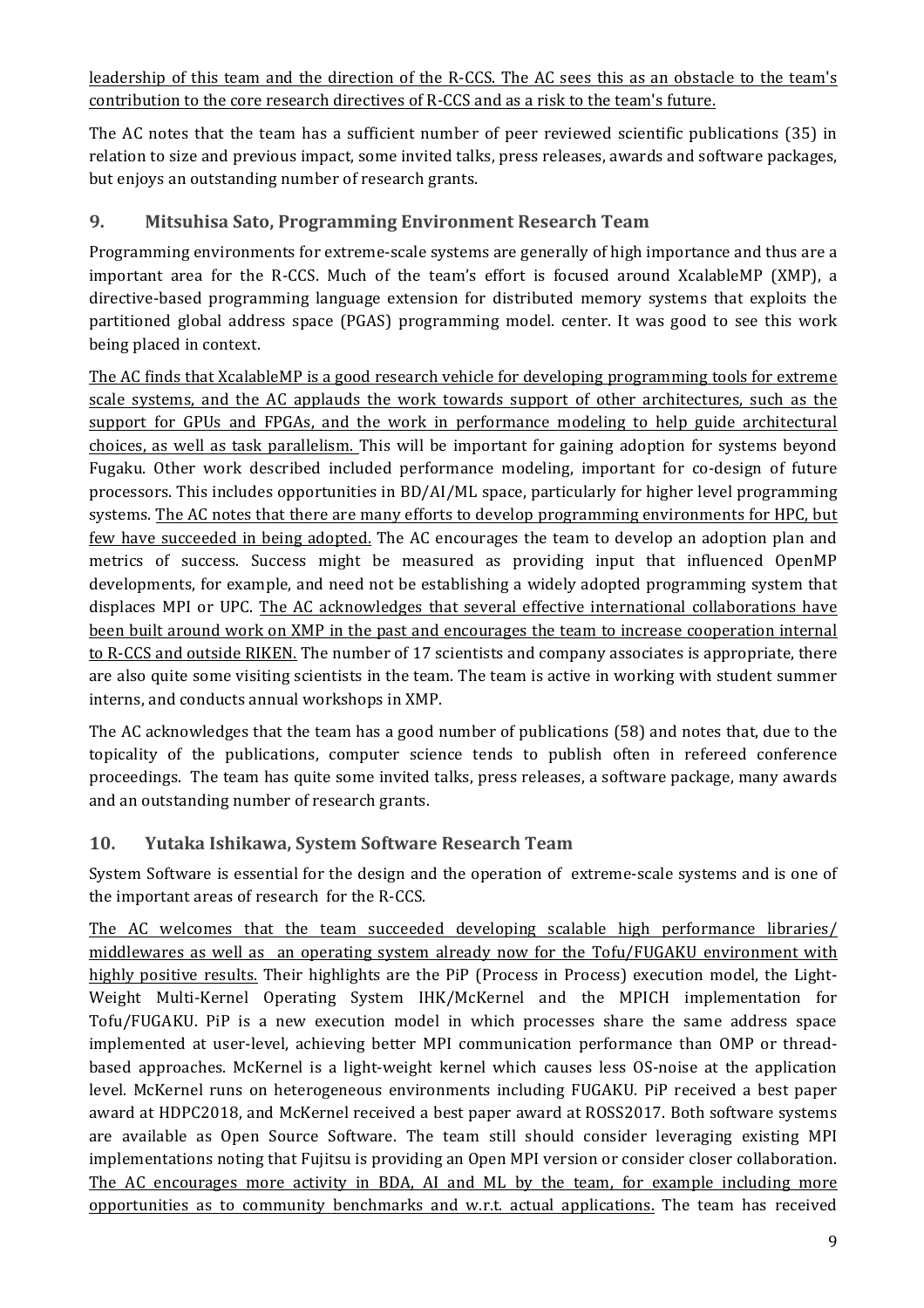substantial third-party funding. The AC notes that there is room for national and international cooperation. With 9 members, the team seems a bit understaffed: in the past it has hosted quite a few visiting scientists and student trainees. The team successfully fosters young international researchers as PostDocs and research associates from industries.

The AC acknowledges that the team has a good number of publications (58) and notes that, due to the topicality of the publications, computer science tends to publish in refereed conference proceedings. The groups enjoys many invited talks, software packages, many awards and quite a number of research grants.

#### **11.** Toshiyuki Imamura, Large-Scale Parallel Numerical Computing Research Team

Large-Scale Parallel Numerical Computing is at the heart of simulation on systems like the K Computer, its Successor Fugaku and beyond.

The AC welcomes that the team is developing many necessary components for a high performance numerical libraries for the Fugaku computer. The team focuses on linear systems, symmetric eigenvalue problems, FFTs, random number generator, non-linear equations, and tensordecomposition. They have strong collaborations with computational scientists, computer scientists, and applied mathematicians. They are focused on algorithms that avoid communication and overlap communication with computation, asynchronous, task-based algorithms, and data-compression. They are exploring novel ideas in this space, including mixed precision, reproducibility, fault-tolerance, and implementations on new hardware devices. The work being done is competitive or is exceeding the performance of leading numerical libraries today. As highlights, they received a best paper award at HPCAsia in 2019 and best poster awards at ISC2016 and ISC2017. While the AC notes that the work on dense matrix computations is important, an effort to develop a basic sparse matrix library for Fugaku should be supported in order to help users solve large simulations involving 3-D PDEs. The team has a wide range of experience in matrix computations and should extend its focus on how linear algebra can benefit the big data, machine learning, and artificial intelligence efforts going on in the R-CCS applications. With 9 members, the team is a bit understaffed, still there are many visiting scientists and internships. The AC recommends that the team work out a roadmap to support young researchers.

The AC acknowledges that the team has a good number of publications (44) and notes that, due to the topicality of the publications, computer science tends to publish in refereed conference proceedings. The groups can present quite a few invited talks, a press release, many software packages, as well as many awards and quite a number of research grants.

#### **12. Nobuyasu Ito, Discrete Event Simulation Research Team**

Research activities related to discrete event simulation are an important field for large-scale simulations. At R-CCS they extend from traffic simulations, job scheduling on parallel computers, social networks, economics, to quantum computer simulations and more. Results on all of these topics were presented, demonstrating the generality of the work done by the team.

The AC endorses that the applications to transportation analysis in Kobe City, including evacuation plans in the case of a Tsunami in Osaka, are impressive and are important societal applications with particular interest in Japan, and moreover, make effective use of the K computer. The publication record is very strong and the focus on discrete event problems reflects non-traditional HPC applications and moves towards data-intensive computing, although analysis of real-time data was not described in the presentation. The discrete event simulation showed good scalability on the K-Computer. The AC recommends that this project should work with other HPC experts in the architecture space both to address a serious I/O bottleneck in the traffic simulation, and to understand how this type of workload would map onto future architectures beyond Fugaku, representing a workload very different from numerical simulations. Collaborations in China, Finland, Germany,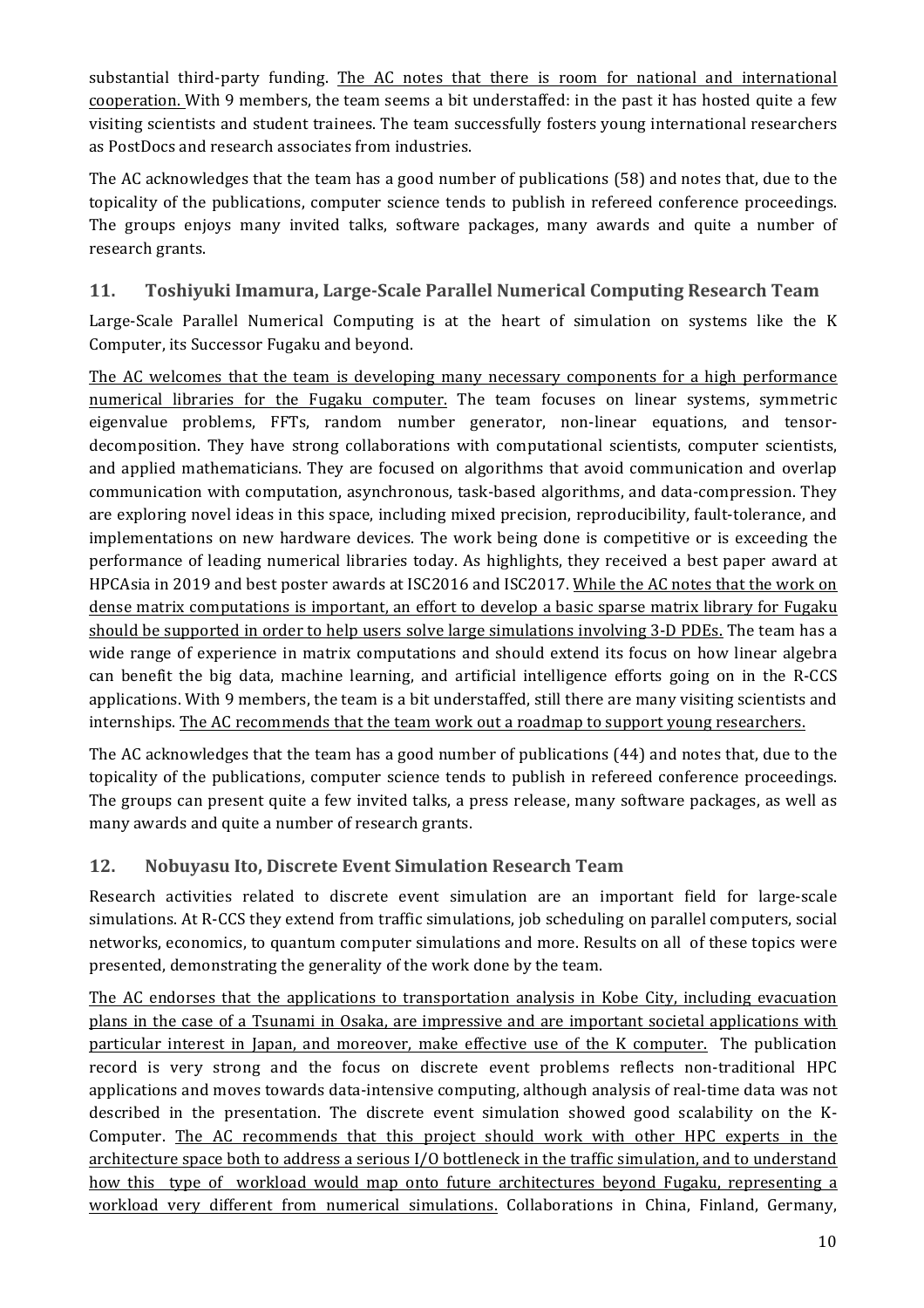Hungary, Korea, and the UK were listed, still the engagement of the team as to international collaborations could be increased. The AC recommends that this project should work with others in the architecture space to explore the required system characteristics (including  $I/O$ ) for good performance, since it represents a very different workload than numerical simulations. WIth 10 scientists, the team is sufficiently staffed, the AC recommends to invite visiting scientists. The AC notes that no substantial account on mentoring of junior researchers was given.

The AC notes that the team has a sufficient number of peer reviewed publications (29) along with many invited talks, a press release, as well as quite some awards, software packages and research grants.

#### 13. Yasumichi Aoki, Field Theory Research Team

The team is concerned with the simulation of the standard model of particle physics, in particular the numerical solution of the dynamical quantum chromodynamics QCD. This comprises the methodology of large-scale simulations especially at low quark mass aka large lattices. Important questions are the order of the QCD phase transition, proton decay form factors, chiral symmetry breaking, and QCD at finite temperature.

The activities of the team are embedded in the activities of many QCD groups worldwide, thus it is not unique in itself. They represent the Post-K priority issue  $#9$  at R-CCS, and it is noted that OCD issues have had much influence on the development of Fugaku. The AC fully endorses the work of this team, as QCD is an important part of usage of the K computer on the  $7$  to  $8\%$  level and can be expected to play a similar role on Fugaku. The main software packages for QCD generated under post-K priority issues  $#9$  were developed on other platforms like KEK's  $BG/Q$  and Oakforest-PACS. The AC notes that the ample software resources for OCD simulations, which have been developed so far in the post-K priority issues  $#9$ , can not yet be exploited to full extent on K and Fugaku. This is understandable, given the young age of the team, and the AC welcomes that the collaboration platform is formed to gather the knowledge and experience for the coding and related development for Fugaku and future computers. The team has connections to important Japanese experiments like Kamioka and international experiments, which need the results of such simulations. Here one must also take into account that the team was established quite recently. The team does not directly contribute to societal benefits, however to the generation of fundamental knowledge, and it has an impact on co-designing next generation supercomputers. The AC recommends trying to transfer simulation technologies like the hybrid Monte Carlo to materials science simulations, as for instance done by HMC for graphene elsewhere, to enable societally beneficial outreach. The activities of the team are flop-centric by their very nature, not data-centric. The team is building a platform for collaborations with 15 universities. Increasing outreach to young students and school kids is planned using the R-CCS QCD simulation platform they are in the course to build. Altogether, the team leader showed a good plan for outreach in Japan and internationally. The research group is young, it is supported by internationally wellknown senior scientists on visit, young fellows are welcomed on both field, methodology and science. It appears that the number of scientists is insufficient to conduct this ambitious research properly, however, the team is enforced by working together with KEK, and the AC asks the management to increase staffing.

The AC acknowledges that the team has started only recently. Therefore only a few publications are available as well as invited talks. The team is asked to engage in software packages and acquire research grants.

#### **14. Satoru Oishi, Computational Disaster Mitigation and Reduction Research Team**

The investigation and anticipation of natural disasters like earthquakes, tsunamis, floods, and inundation is of prime importance for Japan. The research team has the goal to develop large-scale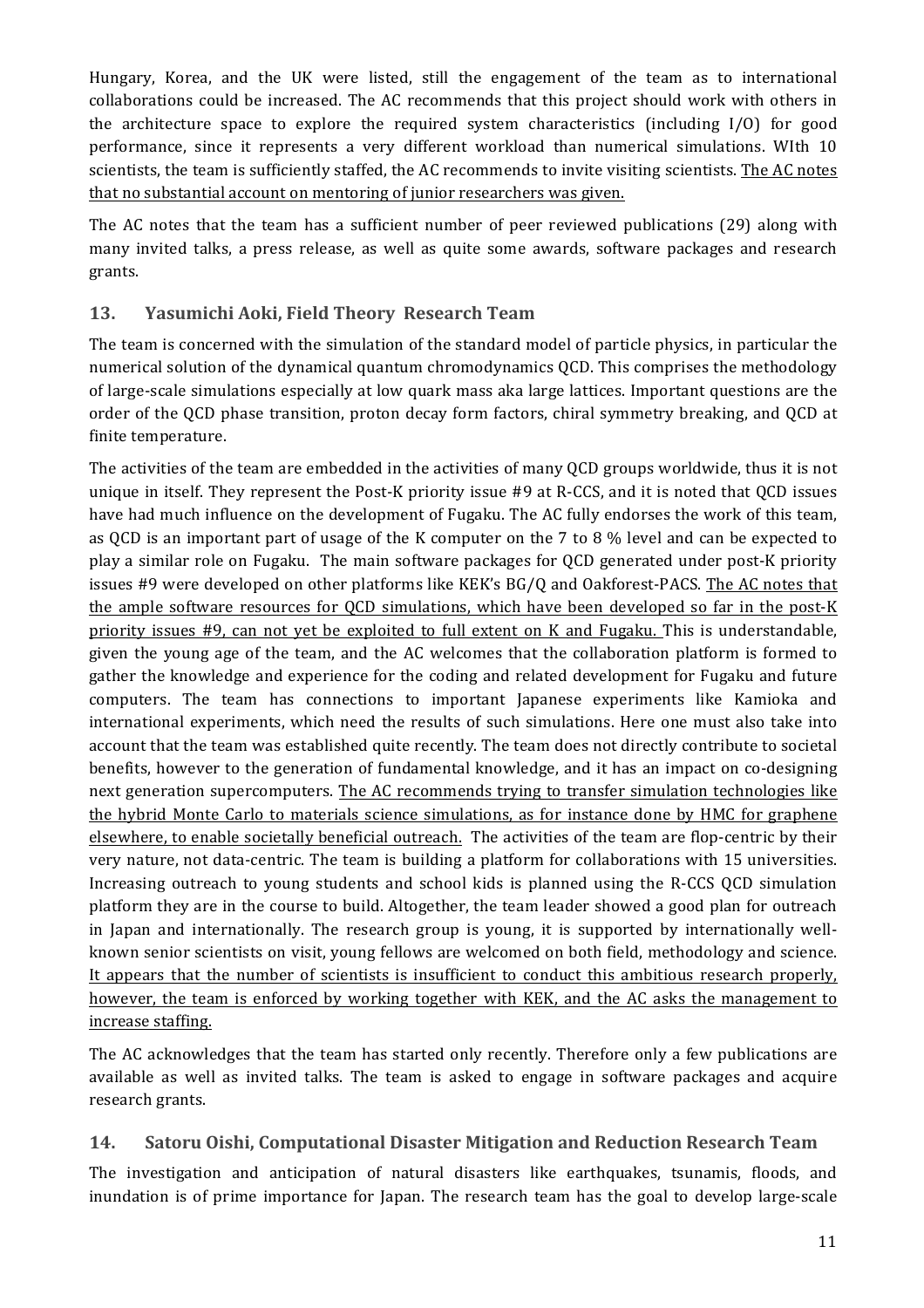simulation technologies for this purpose. It especially concentrates on Kobe City and surroundings, the Hyogo Prefecture.

The group is oriented towards large-scale data analytics and has established a patented data processing platform. The Team develops digital twins to simulated complex disaster as digital ensembles. The team seeks to be a bridge between the Science and local Government for the disaster mitigation and reduction. It appears that their research coverage is very broad. this might blur a strong point of uniqueness. The team has built a very fast solver for simulation on Fugaku and is encouraging industries to use Fugaku. The Team intends to develop an integrative Data Processing Platform, DPP. DPP creates the dynamic big data, which will be available for open collaboration with other organizations. It includes an urban structure builder that should become a core system of an intra-data platform designed for the MLIT of the Japanese government (Society 5.0). The AC strongly acknowledges that the team develops a core system of an intra-data platform designed for the MLIT of the Japanese government, thus contributing to the Japanese Government standard. Furthermore, the team is conducting an inter-center activity inside RIKEN with the RIKEN center for Advanced Intelligence Project. The team is addressing societal aspects (natural disasters). The AC asks the team to produce tangible output such as hazard maps. The team is at home on both sides, flop-centric and data-centric activities. The team has received many awards. The AC is surprised that there is no proper dissemination of the important results of this team, e.g. there seems no press release available, and advises the team to increase this activity. The team gives many lectures in fire-fighting departments, river management offices and high schools. It has international cooperation with the USA with PEER. The AC recommends to pay attention to the promotion of group members and young researchers.

The AC notes that the team has a quite moderate number of peer reviewed publications  $(12)$  but quite some invited talks. Press releases are missing, despite the high societal relevance of the field. The team enjoys quite some awards and research grants.

#### **15. Kento Sato, High Performance Big Data Research Team**

Big data analytics software and AI play a rapidly increasing role in all fields of computational science and engineering, its support on high end HPC system is still a quite unique activity. The team leads research and software developments for accelerating machine learning, deep learning and large scale big data processing (AI techniques) on the K and the post-K computers, i.e., the teams deals with HPC for AI. The team also studies how to accelerate HPC applications and HPC systems by using AI techniques.

The AC welcomes the HPC-for-AI+AI-for-HPC strategy of the team. Since this is a new team launched in October 2018 it is, however, difficult to judge the research results at this stage properly. The team explores new programming techniques, new algorithms as well as new applications of these techniques to AI techniques for the next generation HPC systems, the post K computer and systems beyond it, i.e., what they call "the post-Moore era". The team does not study AI theory itself. This is the task of the "RIKEN Center for Advanced Intelligence Project (AIP)", which is in charge of explainable AI in RIKEN. The AC notes that the application of Explainable AI (white-box AI) still could be very useful for the HPC research group in R-CCS and recommends close cooperation. AC recommends to explore more applications of AI and their requirement. This team strongly contributes to the convergence of HPC with Big Data and AI. AC recommends to better define in what context. The AC recommends to further increase the successful collaboration with the High Performance Artificial Intelligence team as well as to include the data assimilation team and other teams. This can provide more diverse big data use cases and will broaden the scope beyond strict  $I/O$  problems generated by HPC simulations. The team does not contribute directly to societal issues, They have some collaborations with ANL and LLNL. The number of team members needs a substantial increase. The team has its own policy with long-term career goals. It aims to work with international students as well as domestic students.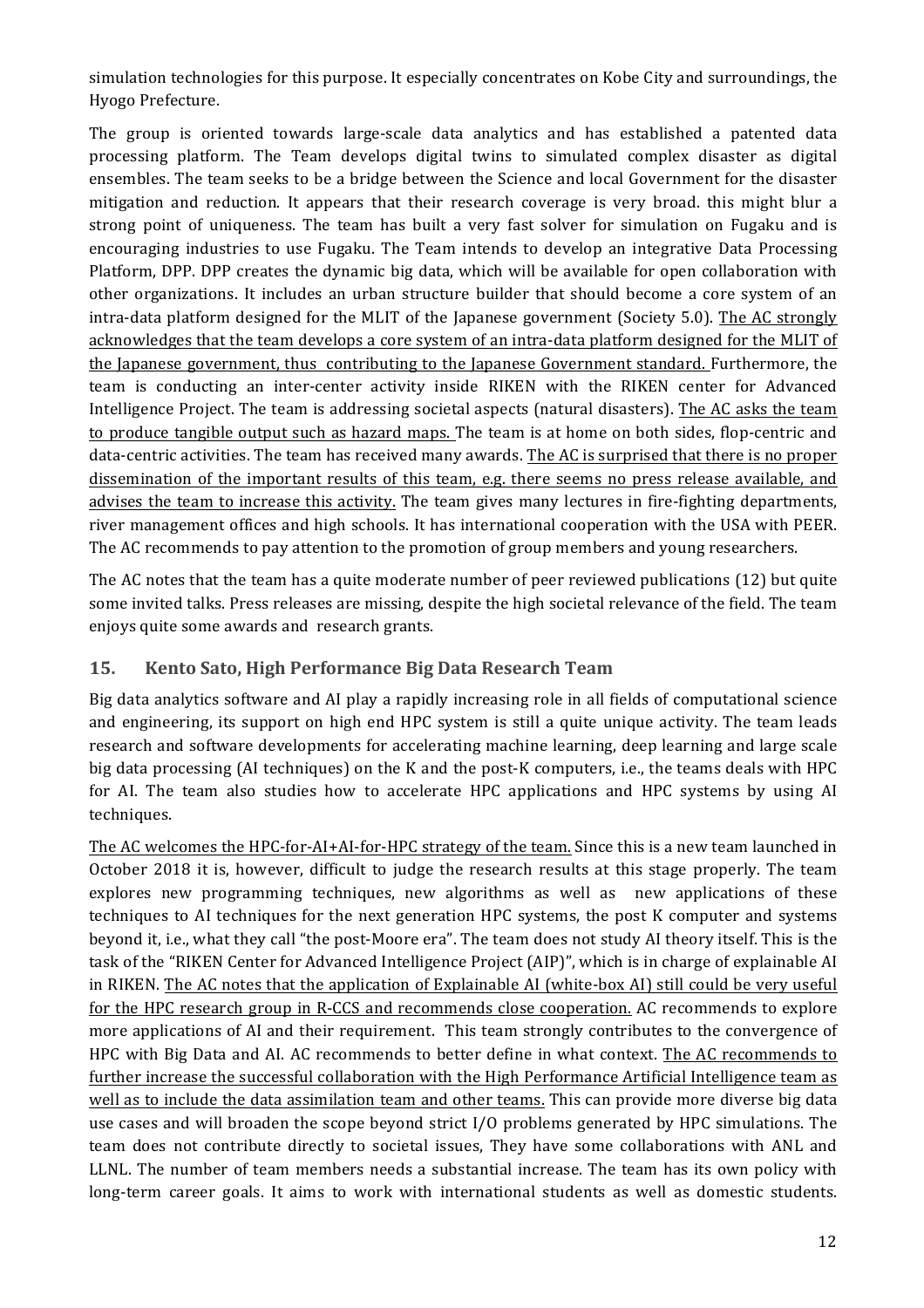Research themes are discussed among the R-CCS research groups for developing new methods and tools. 

The AC acknowledges that the team has a sufficient number of peer reviewed publications (30) and invited talks given the very small size of the team.

#### **16.** Masaaki Kondo, Next generation High Performance Architecture Research Team

A set of research projects focused on computer architecture and the general problem that future hardware will be energy-constrained, is carried out by the team. Two issues are addressed, heat density on chips, which limit performance improvements, and the need for increased power and cooling infrastructure in the computing center. The team has a track record of multicore chip design and stacked chips.

The AC acknowledges the importance of this work on energy efficient processors and power-aware scheduling. Work in specialized processors to improve performance for particular application domains was described, as well as a power-aware resource manager. The anticipated work on specialized architectures was fairly broad, including support for deep learning, graph algorithms, and graphics. These topics are well-aligned with the overall plan to expand into data and learning applications, although the modest-sized team will need to focus on a specific set of architectures. The team can provide a strong connection with BDA and HPC. The AC recognizes that this is a forward looking team, taking account of hybrid designs with accelerators. The AC notes, however, that the described areas of specialization (deep learning, graphs, graphics, big data, annealing) seem overly broad for a small research team and in areas that are likely to have significant competition from industry. To maximize the impact of the work it should take a stronger co-design approach, starting with important application drivers to aid in design decisions and evaluations. The AC recommends that this work should be focused more narrowly on application problems where the team can expect to have a real advantage, and is aligned with R-CCS system plans. The AC recognizes that the team is orchestrating/collaborating with community-wide efforts like BDEC2, the HPC PowerStack initiative, the IEEE IRDS roadmap, etc., and is fostering international students. Given 2 team members only, it is important that the team has the RIKEN support to grow to an appropriate level.

The AC acknowledges that the team has an outstanding number of peer reviewed publications (44) and invited talks given the very small size of the team. A press release is missing, the team can proudly present quite a few awards, a software release and an outstanding number of research grants.

#### **17. Kentaro Sano, Processor Research Team**

The team works on dataflow-based computing models for FPGAs. The team thus might have a broad impact on the whole R-CCS in the future.

The AC welcomes that dataflow based computing models on FPGAs get a basis for a broader impact on the whole R-CCS. Based on his publication record, the team leader is indeed an FPGA expert and has looked at stencils, compression, lattice Boltzmann, and more. FPGAs are likely to be well suited for genome alignment and other integer computations. The work on the  $C/C++$  compiler frontend of the data-flow compiler for custom computing with FPGA is welcomed by the AC. Although this research could well be aligned with BDA, this was not emphasized. The AC recommends that more exploration of the applications including  $AI/BD$  is to be carried out. Beyond that, for the future research, coarsegrained reconfigurability is proposed, which the AC acknowledges as a fruitful approach. It is difficult to see a link to societal issues except for energy use of HPC systems. Some of the applications could become such links, however. The team is composed of 8 members (5 post-docs), support of young investigators should be strengthened. The AC acknowledges links with several other R-CCS teams. The AC encourages the team to strengthen its engagement with the next generation high performance architecture team.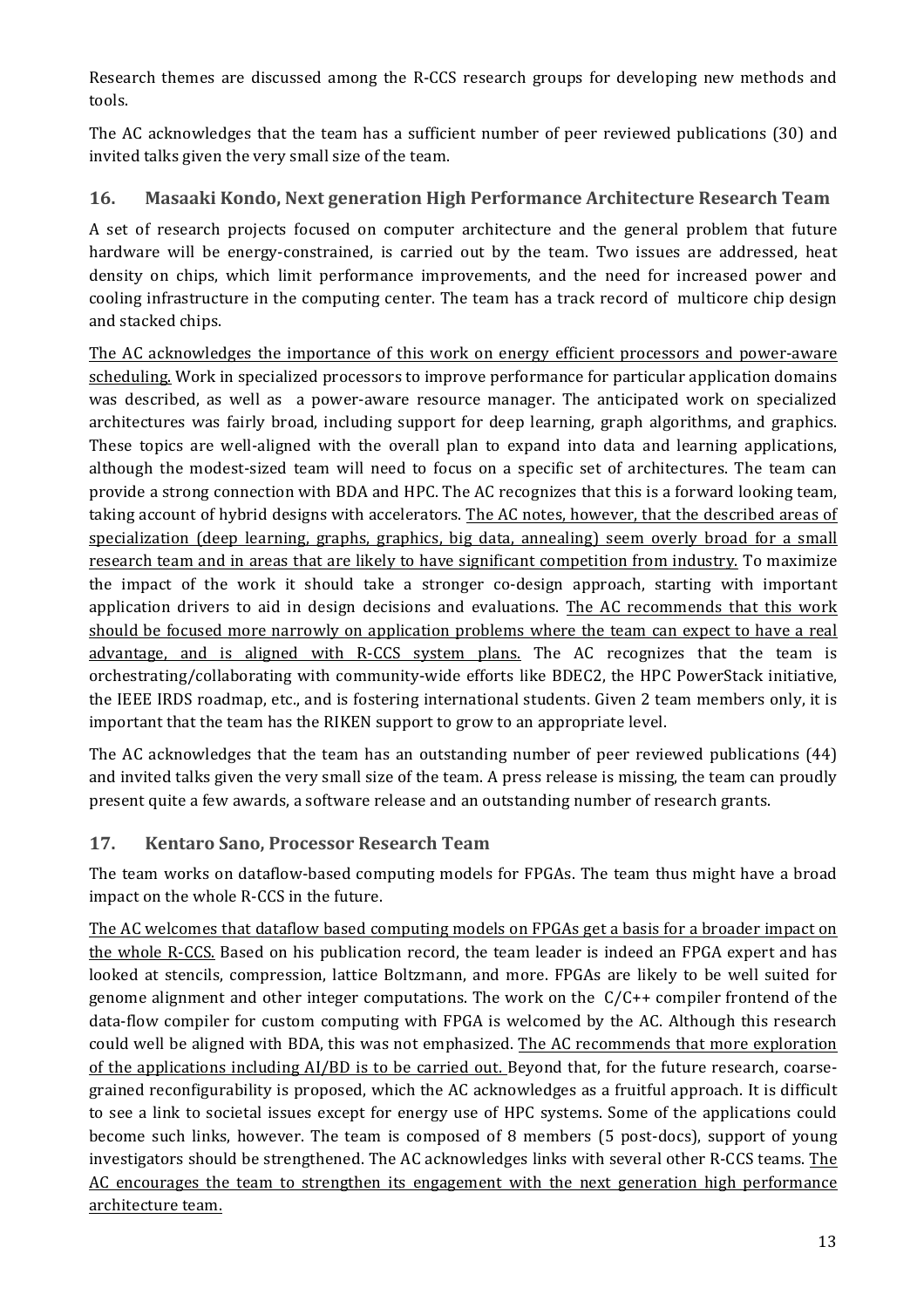The AC acknowledges that the team can enjoy a good number of peer reviewed publications  $(10)$  given its short period of existence, and quite some invited talks. There are no press releases or awards, one software release, but a very good number of research grants.

#### **18. Hiroya Matsuba, HPC Usability Research Team**

The team aims to develop new techniques and software that contribute to an increase in the number of users or use cases of supercomputers, especially for Fugaku. In order to find new users cases they are focusing on Cyber-physical systems. The challenge is to provide an integrated software environment for Cyber-physical systems.

The AC acknowledges two research achievements: the development of the parallel framework Pyne for easy development of parallel programs (with dynamic code generation) and the development of a cyber-physical simulation model of the cooling facility of the K computer. There is a patent application (2018) devoted to simulation control and computer system. The AC notes that so far the work has not shown significant impact within R-CCS. There is little visible involvement in the development of the cooling of Fugaku and certainly not beyond, nor are there active contributions to the convergence of HPC with Big Data and AI. The team is focusing on cyber-physical systems, which are the systems, in which the information technology interacts with real-world assets or humans to improve economic efficiency or to contribute comfortable life of people. The number of team members is 5, support by the direction and governance is not obvious since all four team members  $(4)$  are working with fixedterm employment contracts. The AC recommends to clarify how far the team gives beneficial contributions as well as to increase national and international collaboration and global outreach.

The AC notes that the team has a low number of referred publications  $(4)$  even given its short period of existence, and one invited talk. There are no press releases or awards, one software release, nor research grants, but there is a patent application.

## 19. Satoshi Matsuoka, High Performance Artificial Intelligence Systems Research

Only a few initiatives worldwide focus on the integration of HPC and AI, while it appears to be obvious that the growing size of deep learning systems and other compute-intensive networks will more and more need HPC systems along with software and algorithms research.

This research team, led by the director of the R-CCS in person, has started just recently. The AC much welcomes the establishment of this group extending the portfolio of R-CCS research towards data science and AI, especially the objective of the team, to address the convergence of HPC and AI. The team follows a co-design approach for next-generation AI technology that will utilize state-of-art HPC facilities, especially including Fugaku. AI research is in principle at the center of the solution of many societally relevant challenges that will require increasing amounts of computer power, however, the team does not directly contribute to societal applications yet, but the new devices and software can provide large contribution to AI-related research both inside and outside of the R-CCS. Funded until 2022 by the IST-CREST "DEEP" AI project, the team collaborates with other research institutes in HPC and AI-related research in Japan. Given its recent establishment, the team does not yet show global outreach but certainly is heading for international cooperation given the international standing of its leader. The AC notes that the team leader is one of the busiest people in the worldwide research business, who is obliged to conduct higher level management. The AC recommends that an intermediate level scientist helps take care of the growing team.

The AC acknowledges that the team has just been created and is in the initial phase.

# **20. Toshiyuki Tsukamoto, Facility Operations and Development Unit**

The Facility Operation and Development Unit bears the fundamental responsibility for a smooth and effective operation of the calculation and simulation processes on the large-scale infrastructure as well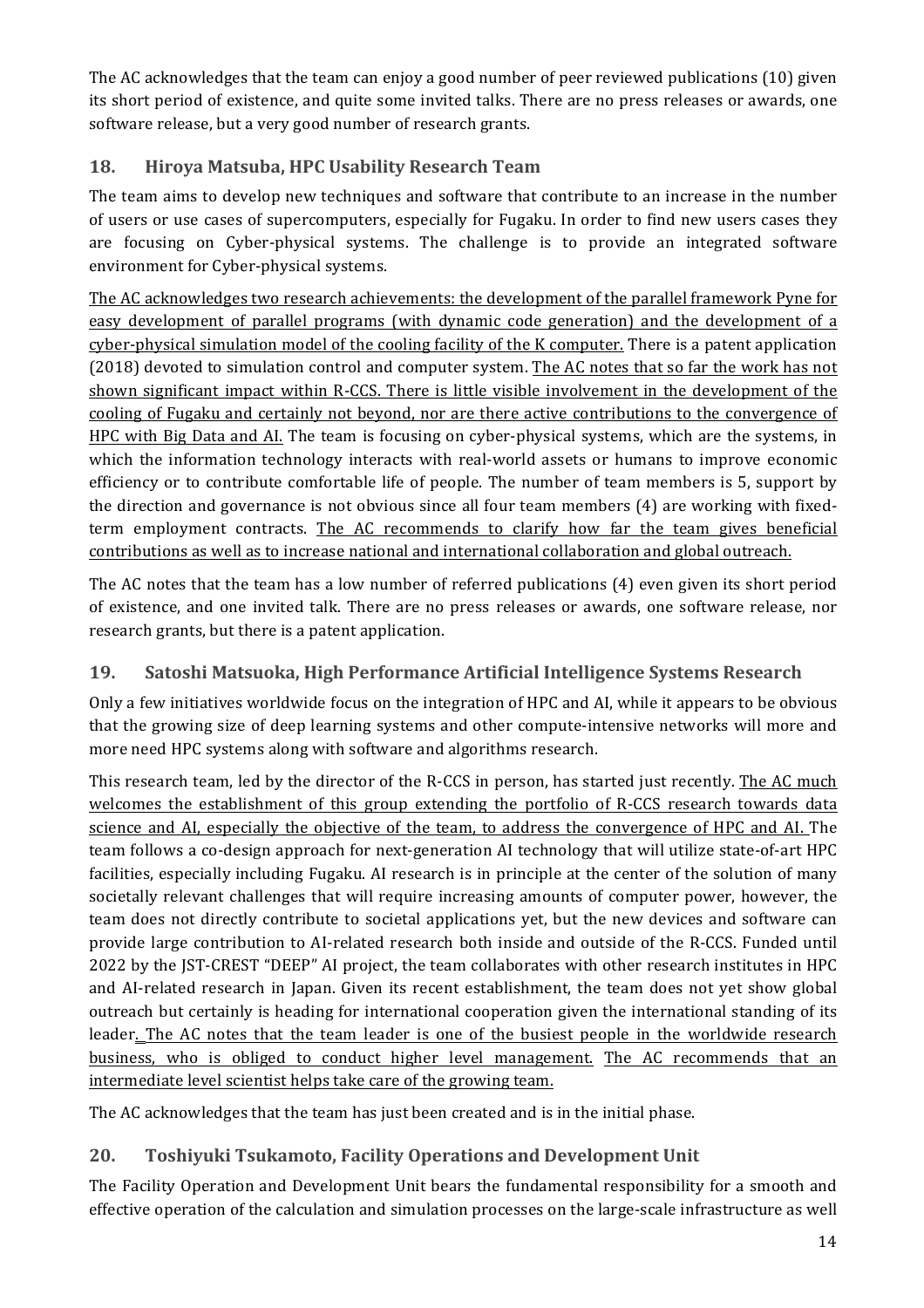as the timely development and preparation for the next generation system. It is evident that the K Computer/Fugaku site has some unique features specific to the site as a power co-generation system or a high-speed current limiting circuit breaker. A major task is to get the power consumption as effective as possible considering the rapidly increasing electricity prices since 2011 and the increasing power demand of future systems.

The AC commends the unit for an overall very stable operation of the K Computer over its 8 years of runtime, a success only possible on the basis of an extremely reliable facility operation. The AC acknowledges the substantial improvements in power consumption of the air handlers by about 40% within the runtime of the system, contributing to a large extent to the reduction of energy consumption by improving the efficiency of the cooling tower through removal of part of the wall based on CFD calculations to predict improvements. The AC applauds the innovative efforts of the unit to reduce energy use of the center, improving the total PUE from 1.43 (initially) to about 1.30 (today). At present the unit is consumed with the Fugaku site preparation and the giant task to get operation of this new system under control. The unit furthermore plans to reduce the PUE down to 1.1. With 11 members, the size of the unit seem appropriate, a clear description of the unit's development or mentoring for this critical operational aspects of the center was not presented, however. The AC recommends the facility operations and development unit to develop a clear and transparent succession plan for continuity of its important activity.

The AC acknowledges that the unit, with a clear focus on its primary task to act as a service unit, has still been able to publish three referred papers.

#### **21. Atsuya Uno, System Operations and Development Unit**

The continuous development and improvement of the systems operation and management is again a very important fundamental activity for a world leading large scale supercomputing and data centre. The system utilization is dependent on many factors like the parallel file system stability, but, given the extreme energy demands, measures for emergency job stopping are also important, maybe even more for the operation of Fugaku.

The AC welcomes that the team has developed a tool to monitor power usage and system logs for continuous improvement. While analyzing and improving the systems utilization of the K computer, given its quite heterogeneous job profile, is certainly difficult, the unit managed to arrive at an average utilization of more than 80  $\%$  in the last years of operation. It should be mentioned here, that setting the goals for utilization is somehow difficult, however. With these tools, the unit is able to immediately stop a job if the system exceeds its maximum power envelope. The unit is able to anticipate system failures or hardware problems by monitoring system logs, e.g., poorly performing file system accesses may indicate a cabling problem. Also degradation of the file system could be analyzed and traced back to load concentration. The AC notes that operation has measurable KPIs that should be formulated clearly. The AC has the opinion that optimization of scheduling and power consumption can be improved by ML. The AC recommends that the unit looks for the opportunity to apply ML for optimization of scheduling and power consumption in its research portfolio, interacting with the AI activities of the research teams. With 10 members, the size of the unit seem appropriate, development or mentoring of staff for this critical operational aspects of the center was not presented, however.

The AC acknowledges that the unit, which has primarily to act as a service unit, has carried out an important R&D role but still was able to publish four referred papers.

#### **22. Kazuo Minami, Application Tuning Development Unit**

The close linkage between system features and application features running on the system is a very important activity for large-scale simulation and data analytics centers. This is a field of activity that,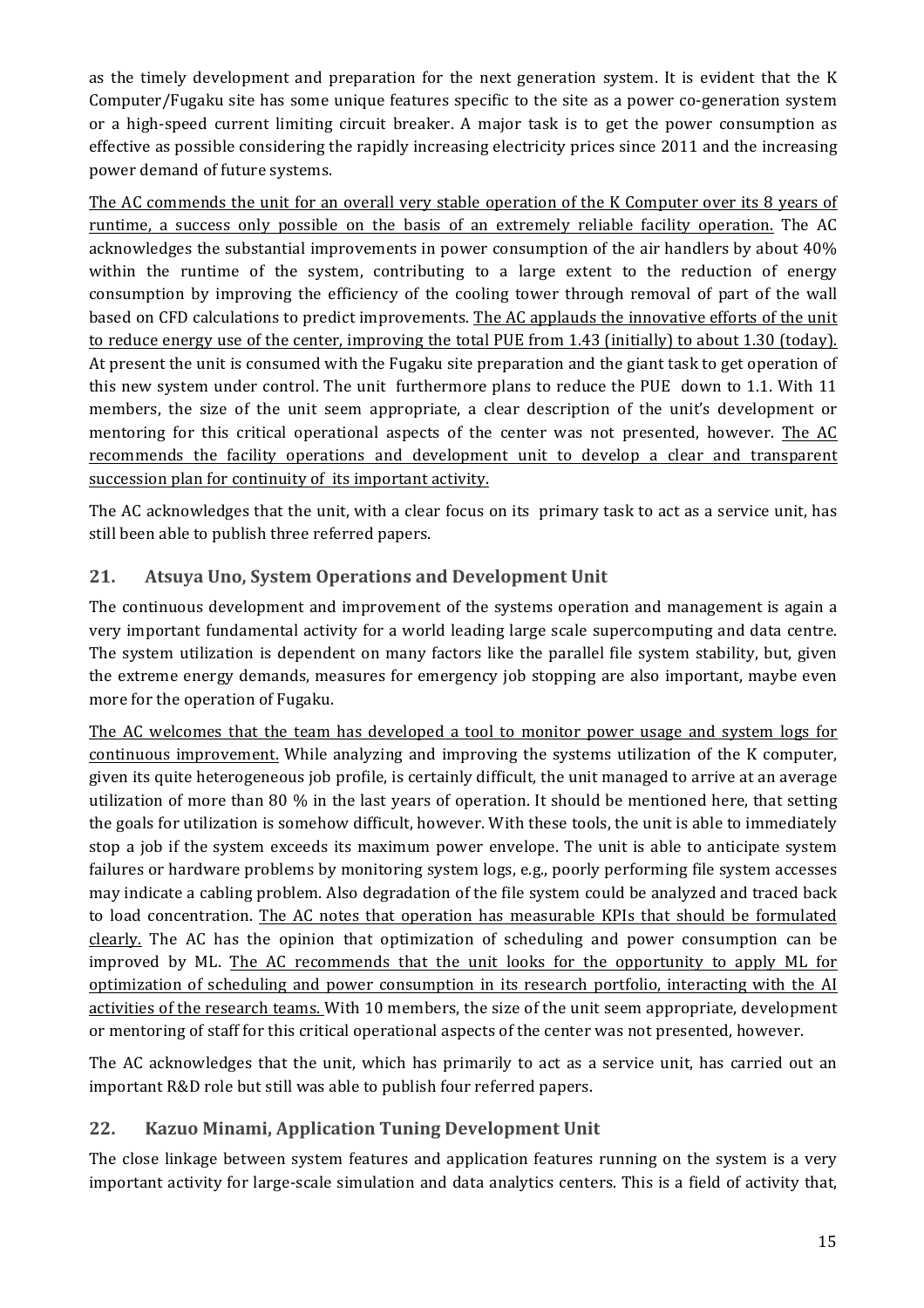for the K computer and the forthcoming Fugaku system covers performance evaluation, stable operation, tools development and enhancement, a DL environment and the R-CSS Software Center.

The AC recognizes the high systemwide performances of quite a variety of data intensive codes, in particular the high performance achieved through the TOFU network on the K Computer. The K Computer reached stable operations with a few upgrades only beyond security patches. This makes application maintenance efficient. The AC was impressed by the performance impact of the application tuning efforts on the K Computer and the use of these application benchmarks to prevent performance degradation after software updates. The AC acknowledges that many efforts for performance tuning for Fugaku are on-going covering RSDFT, Adventure, or FrontFlow/blue achieving excellent speed-up on single nodes. The AC would have liked to see in how far the much lower ratio of TOFU performance as to the memory I/O for Fugaku when compared to the K Computer will affect the overall performances of data intensive codes, in particular concerning the positive effects of the "representative process communication". The unit is central to coordinate efforts for Fugaku in this respect. The AC notes that the process for selecting application benchmarks was unclear and should represent the planned workload on the system. It is acknowledged by the AC that investigation for ML and DNN libraries on performance tuning has already been started, however. The AC is concerned about the decreasing size of the group currently equipped with 4 members, formerly 10! This should be reconsidered by the director. The AC recommends the unit to look more at continuous integration / continuous development, since Fugaku will see more updates to the OS/SW stack.

The AC is impressed by the high number of peer reviewed publications (38) and invited talks of the unit.

#### **23. Fumiyoshi Shoji, HPC Usability Development Unit**

The enhancement of usability concerns the HPCI shared storage system, high-end visualization tools, workflow tools as well as collaborative environments, the pre environments and post environments of K and Fugaku, and support and development of software at R-CCS (Software Center). In addition the HPCI shared storage system that can be accessed Japan-wide is operated jointly by R-CCS and Tokyo University. 

The HPCI environment is essential for carrying out data intensive science. The AC acknowledges that the unit has managed direct data transfer from HPCI to the K parallel file system maintaining important security aspects. The unit developed the web application workflow system WHEEL in collaboration with Kyushu University, as well as the cross platform visualization system HIVE, geared in the direction of interactive in-situ visualization. The AC welcomes the development of the workflow tool WHEEL and the K-specialized visualization system HIVE. The AC has not recognized contacts between the HPC Usability Research Team and this Unit. The AC recommends that the HPC Usability Research Team and the HPC Usability Development Unit show strong interaction. The AC thinks that the unit needs to carry out some benchmarking with corresponding tools so that workloads can be shared risks be reduced. AC recommends a detailed benchmarking including the similar activities from a performance perspective in addition to a functional one.

The AC is impressed by the high number of peer reviewed publications (27) of the unit compared to 4 publications of the Usability Research Team (Team No. 18).

# **4 Conclusions**

The AC shall summarize its findings in the order of the four themes set by the ToR of the R-CCS Director, taking into account the ToR themes of the RIKEN President.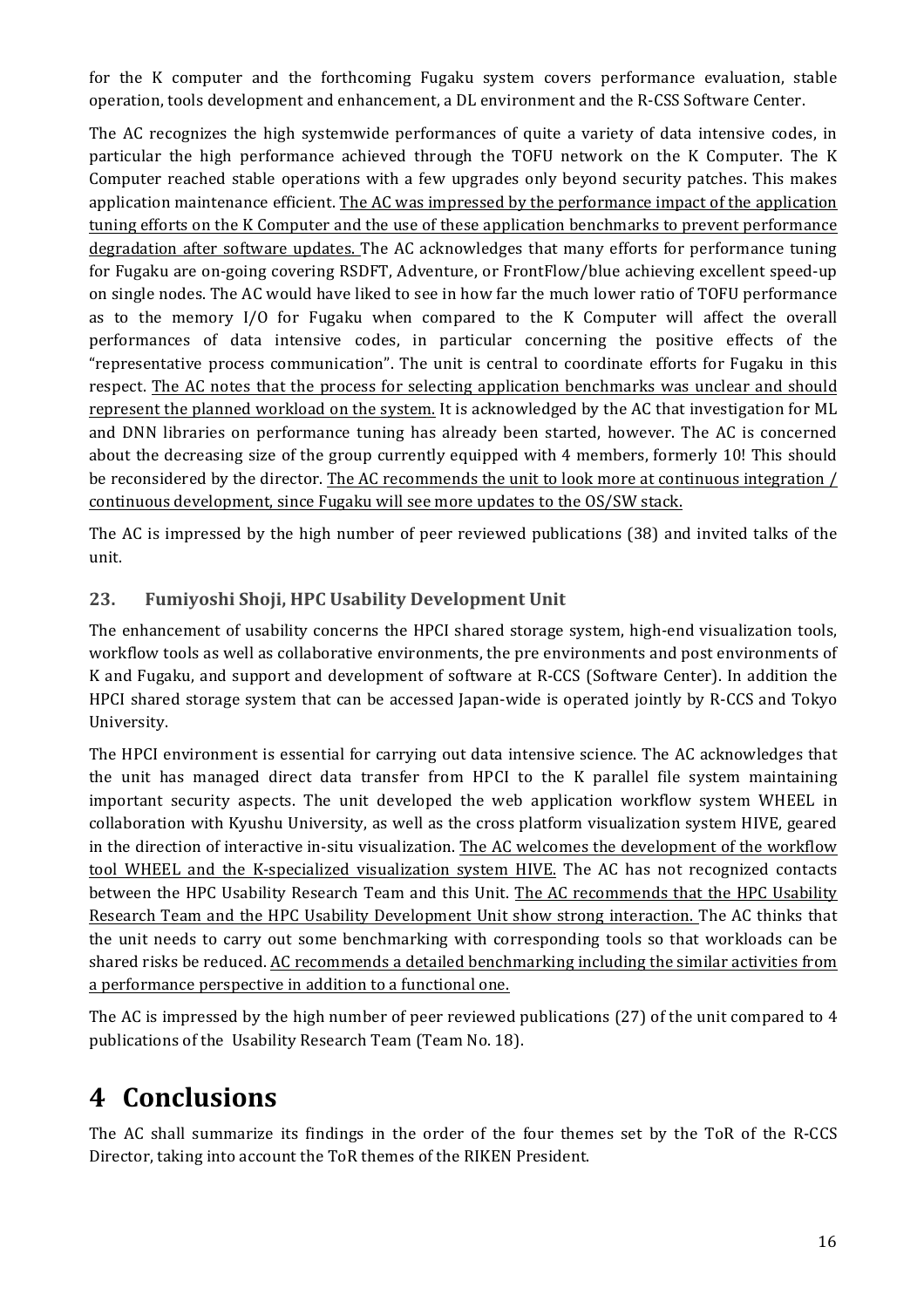# **4.1 Overall Contribution to the Core Research Directives of R-CCS**

Overall, the AC is very impressed with the high standards of research and development as well as the service quality of the R-CCS teams and units. They are largely at the highest international level. It is evident that the center as a whole has improved substantially since the last AC review in terms of directions and governance. This includes fulfillment of most of the recommendations of the last review. A majority of the teams follows the directives towards a successful operation and usage of Fugaku and the right research beyond Fugaku and into the post-Moore era. The AC acknowledges that the R-CCS has successfully begun to raise funds for the initiation of "Cambrian" computing towards the post-Moore era. Many teams understand the impending end of flop-centric computation growth along with the rise of data science, AI and heterogeneity of computing at the node, rack, system and data center levels. 

However, when the research agendas of the many teams are considered individually, the R-CCS does not yet seem to fully coincide with the strategies set out in the ToRs of the RIKEN President and the R-CCS Director. While some groups focus on post-Moore architectures, plan for the post-Fugaku period, think and integrate Big Data and Machine Learning/AI, work directly with experiments or pay very close attention to their societal implications, and are thus very well aligned with R-CCS research guidelines, the AC had the impression that some other teams are only partially on the right track, and a few teams are more or less legacy teams or relics that continue to focus on their traditional research agendas; i.e., the latter are largely simulation-centric in a non-data-intensive sense or focus on previous architectures or alternative architectures that do not really contribute to R-CCS's core research and objectives. The AC has evaluated each team in detail and made specific comments and recommendations on these issues.

The AC intensively discussed whether it might be more appropriate for a centre based on a large computer to better separate those activities, where efforts to develop new methods and results lead the world, and those activities aimed at ensuring competence in areas essential to the operation of the centre. For example, it may be desirable to have smaller teams with a strong understanding and competence in some application areas to ensure excellent user support than a similarly large team trying to compete with excellence in science and other research centres. At the same time, the scale and performance of the supercomputer system offers a number of unique opportunities for truly world-leading research. Part of the problem is that it may be better to focus efforts for global leadership in research on a smaller number of areas and to require sufficient support competence in other areas to fulfil R-CCS's mission. In general, to achieve the goal of world leadership in research, efforts need to know the state of the art and be able to articulate why their work is better or complementary, and there should be a strong tendency to build on the work of others.

This focus proposal goes hand in hand with the fact that there are 19 research teams and all teams report directly to the Director along with 4 units and 4 FS2020 teams. The AC believes that there are too many direct reports. Concentrating on fewer world-leading research teams – coupled with expanding to more supportive teams  $-$  could solve this problem, otherwise the AC recommends the introduction of a hierarchical reporting system.

As emphasized in the ToR of the RIKEN President (theme 1), the AC is convinced that the R-CCS meets international standards of research and is world-leading center (1). R-CCS makes a significant contribution to society or is well on the way to increasing its societal impact  $1(2)$ . As to  $1(3)$ , the AC notes that R-CCS' activities meet RIKEN's current seven year plan in compliance with "Article 5 of the Act of Promotion of Public Utilization" both in terms of the improvement of the shared infrastructure as well as its access by public use. Within the framework of this act, the AC emphasizes that it is imperative to give the director of the R-CCS the flexibility to achieve an optimal balance between the pursuit for global leadership in research and sufficient support competence.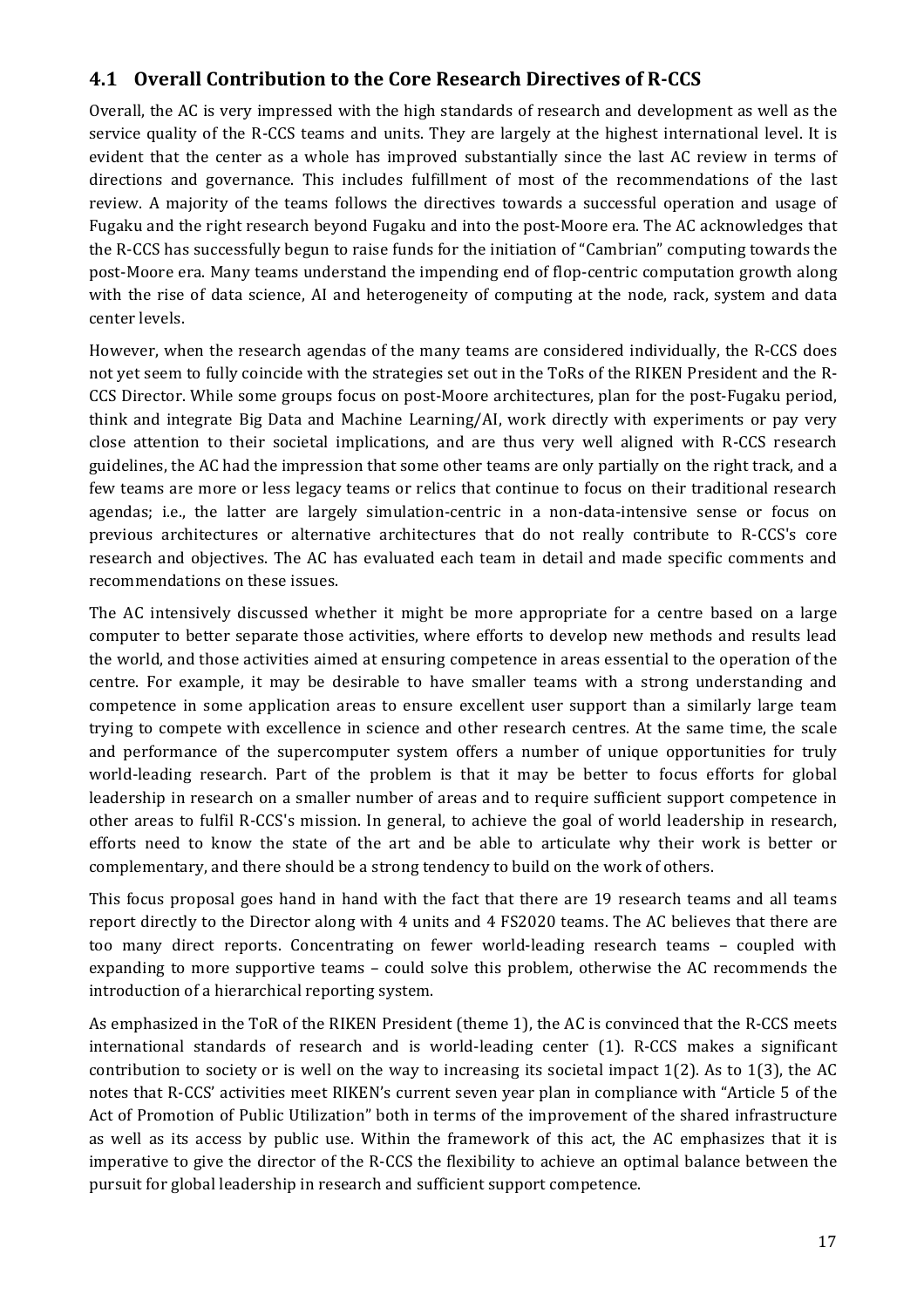In section 3, the AC has given a detailed evaluation of each of the PIs as to fulfillment of their duties and in accordance with the center's mission and the RKEN seven year plan, following the ToR of the RIKEN President (theme 4).

Finally, the AC recognizes that it will be a big challenge for the R-CCS Director to align all the teams and units with his new strategy and encourages him to be deeply engaged with leading *all* the teams and units to pursue research consistent with the R-CCS strategy. This might invoke a profound transformation of the directions of some teams up to the sunsetting of teams.

## **4.2 Internal and External Collaborations**

The AC recognises that internal cooperation is well developed at R-CCS. This is an important virtue. Where appropriate, the AC has recommended that a range of further links be established between teams and units, as indicated in the team and unit-specific sections and recommendations. Overall, there are few teams with little internal cooperation activity.

The AC recognises that the Centre works well with national and international research in general. This applies to both the global HPC community and domain research. It is reassuring that many of the teams have very good connections to experimental research and theoretically oriented groups. The AC found that the majority of the teams and units are well aligned and integrated into international research, but quite a few are not. This is stated for each team individually.

At the RIKEN level, the AC welcomes the contribution of the R-CCS to the RIKEN cluster of pioneering projects. While the RIKEN representative stated that no additional funding is available, PIs and individual researchers are encouraged to apply for external funding and PIs should encourage their team members strive for external funding in the context of the RIKEN cluster of pioneering projects. It is reassuring that RIKEN does not impose a strict quantifiable expectation on the ratio between the R-CCS' basic duties for a PI and the team vs. their pioneering projects: the RIKEN representative mentioned a ratio up to 30 % vs. 70 % between pioneering projects and basic duties.

To conclude, the AC acknowledges that the R-CCS is continuously enhancing its function as a "science" and technology hub", in alignment with the ToR of the RIKEN President (theme 1),  $(1)$ . The research and development activities of the R-CCS are rightly intertwined with the support and operating competence and thus all elements contribute in a balanced manner to this function.

## **4.3** Outreach to the HPC Community at Large and to the Industry

The AC notes that the R-CCS, with its world-leading supercomputer operation, is internationally well known and well recognized as a global player. This is reflected in the contribution to many international activities of the HPC community, where R-CCS' expertise is highly recognized. This recognition has been beneficial for many of the connections that the teams have been able to establish around the world, as well as attractive for many international guest scientists, student exchanges, etc. In this respect, it is indeed a stroke of luck that the R-CCS has a director who is one of the world's leaders in the field of HPC.

The AC is less convinced that the R-CCS is active enough concerning its outreach to industry. Certainly, the connection with the builder of the K Computer and of Fugaku is important, but this is not the end user industry as far as HPC is concerned. The AC is well aware that this is a general problem everywhere in the world. Here the AC repeats a suggestion made in section 2.4, i.e., to attempt to sell part of the resources to commercial users to expand the user base and to develop a long-term strategy that might significantly grow R-CCS' business and its involvement with industry.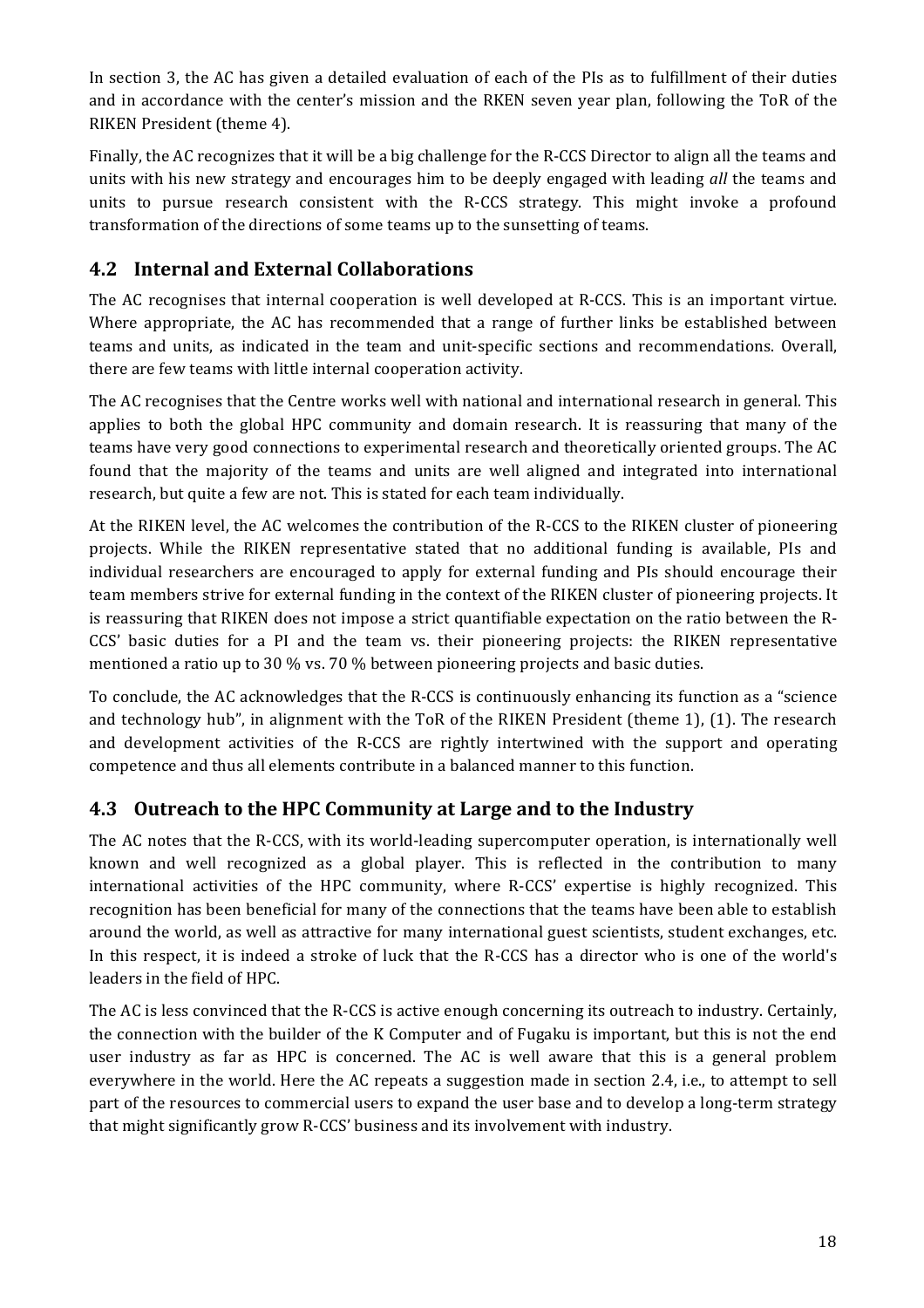# **4.4 Conducting Research Under Proper Ethics**

Ethically sound research has become one of the main concerns of governments and donors worldwide. A world-leading supercomputing centre like the R-CCS is obviously and rightly under strong public control. The main concern of proper ethics is the forging of research data, the abuse of personal data, and the misuse of computing facilities for activities that threaten society or the economy.

The AC was pleased to observe ethical awareness at R-CCS concerning data handling and use of supercomputing resources in all teams and units. It is evident the AC is not able to perform deeper control of this issue. The AC sees the necessity that the R-CCS should consult with experts to further develop data policies. This also holds for misuse of supercomputers. There exists a branch of security research, which is concerned with signatures of misuse of HPC system. The AC recommends that the R-CCS should consult with experts in this field.

As regards the ethical responsibility of user research proposals, this is primarily in the area of RIST. The AC recommends that the R-CCS collaborates with the RIST in this respect. The tracking of publications by R-CCS users can, in addition to the positive effect of measuring the scientific impact of the Centre, help to evaluate the misuse of resources. Finally, all software developed to date is open and freely usable. The AC encourages the R-CCS to develop a general licensing policy for released software.

The published work of R-CCS does not appear to be publicly available in general. In order to promote open science and public relations, all published and reviewed works of R-CCS should in principle be openly accessible.

# **5 Recommendations**

- 1. As a general recommendation, valid for any similar institution, R-CCS should implement succession planning and leadership development activities at all levels of staff.
- 2. R-CCS should continue activities to further involve user communities of Fugaku, or rather to devote R-CCS for nurturing the HPC communities and also for sustainability of R-CCS.
- 3. The R-CCS director should reduce the number of reports evaluated by him directly and consider a more hierarchically structured organization of this process.
- 4. The R-CCS director should evaluate the benefits to focus on a few world-leading research teams and to gear the other teams towards becoming world-class support teams with a partial research component.
- 5. The R-CCS Director needs to align all the teams and units with his new strategy and is encouraged to invoke profound transformations of the directions of some teams up to the sunsetting of teams.
- 6. R-CCS should try to increase its engagement for the RIKEN cluster of pioneering projects.
- 7. The R-CCS should provide open access for all peer reviewed research literature, software components, and data products. A general license policy should be established for released software.
- 8. While the AC observed ethical awareness at R-CCS concerning data handling, R-CCS should further consult with experts to develop data policies.
- 9. While the ethical responsibility of research proposals of users is in the domain of RIST at the first place, the R-CCS should be in sync to be enabled for the proper monitoring of programs and the data used and produced.
- 10. The R-CCS should attempt to sell part of the resources to commercial users to expand the user base and to develop a long-term strategy that might significantly grow R-CCS' business and its involvement with industry.